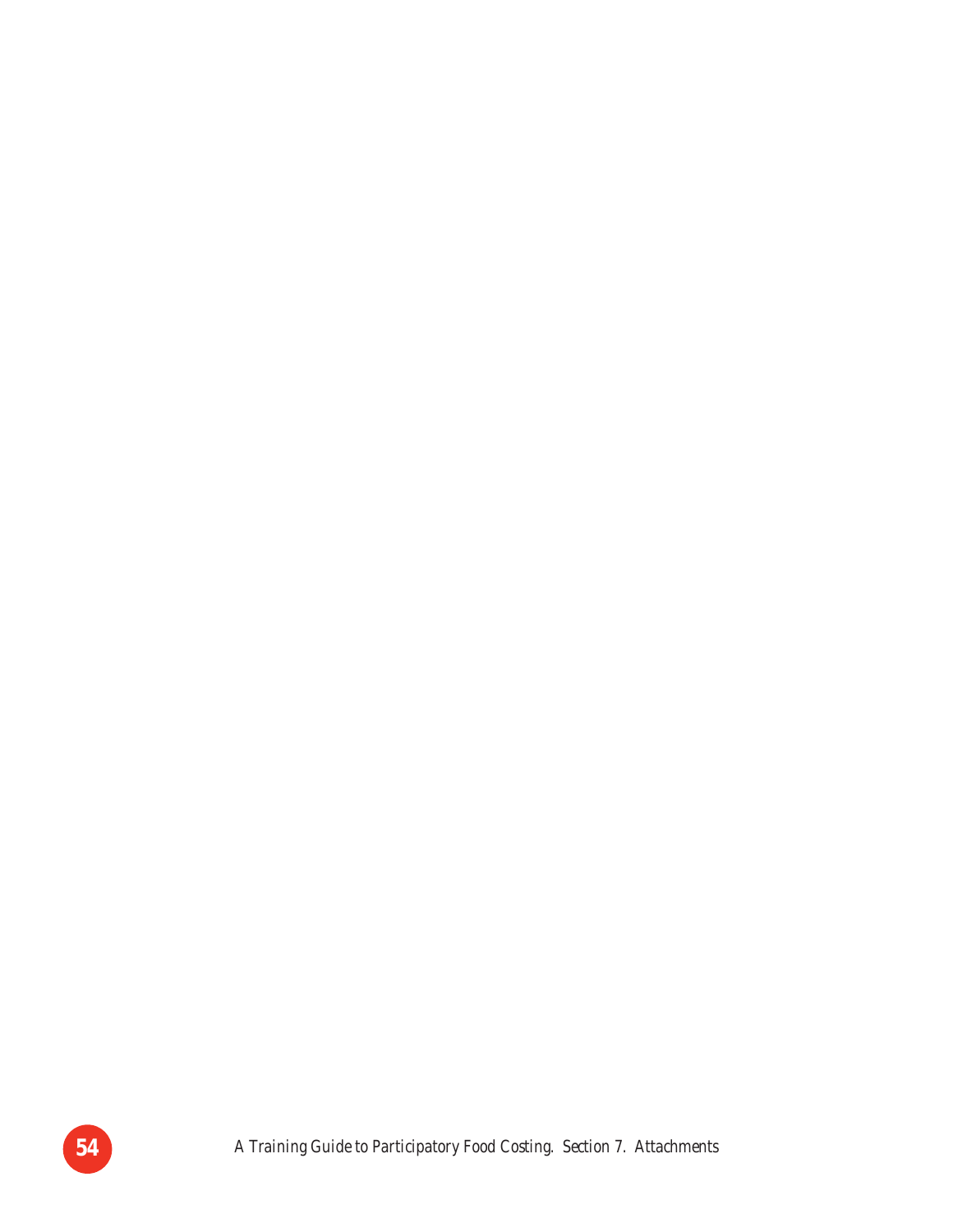### **Attachment A—Food Basket Form**

#### **Participatory Food Costing Project**

| Date:                    | Time: | <b>Store Name:</b>   |  |  |  |  |
|--------------------------|-------|----------------------|--|--|--|--|
| <b>Store Address:</b>    |       | City/Town:           |  |  |  |  |
| Your Name:               |       | <b>Your Address:</b> |  |  |  |  |
| Your Phone Number:       |       |                      |  |  |  |  |
| <b>Your Postal Code:</b> |       |                      |  |  |  |  |

**Note:** For all items listed below, choose the **lowest price** for the food product in the purchase size indicated. If the item in the preferred purchase size is not available, choose the lowest price for the closest alternative size. **If an item or suggested substitute is not available, indicate this with an "N/A" (not available) so that it is clear the item was not simply forgotten.**

| A<br><b>Foods</b>             | <sub>B</sub><br><b>Purchase</b><br>size | $\mathbf C$<br><b>Price</b> | D<br>On<br><b>Sale</b> | E<br><b>Comments &amp;</b><br>calculations | F<br><b>Was lowest</b><br>price local?<br>(circle one) | $\mathbf G$<br><b>Was local</b><br>available?<br>(circle one) | $\bf H$<br><b>Price entered</b><br>to spreadsheet |  |  |  |  |
|-------------------------------|-----------------------------------------|-----------------------------|------------------------|--------------------------------------------|--------------------------------------------------------|---------------------------------------------------------------|---------------------------------------------------|--|--|--|--|
| <b>Milk Products</b>          |                                         |                             |                        |                                            |                                                        |                                                               |                                                   |  |  |  |  |
| 2% milk                       | 3L                                      | /2L<br>/4L                  |                        |                                            |                                                        |                                                               |                                                   |  |  |  |  |
| Yogurt                        | 500g                                    |                             |                        |                                            |                                                        |                                                               |                                                   |  |  |  |  |
| Cheddar<br>cheese,<br>medium  | 222g                                    |                             |                        |                                            |                                                        |                                                               |                                                   |  |  |  |  |
| Processed<br>cheese<br>slices | 500 <sub>g</sub>                        |                             |                        |                                            |                                                        |                                                               |                                                   |  |  |  |  |
| Mozarella<br>cheese           | 227g                                    |                             |                        |                                            |                                                        |                                                               |                                                   |  |  |  |  |
| Vanilla<br>ice cream          | 2L                                      |                             |                        |                                            |                                                        |                                                               |                                                   |  |  |  |  |
| <b>Eggs</b>                   |                                         |                             |                        |                                            |                                                        |                                                               |                                                   |  |  |  |  |
| Grade A<br>large              | $1$ doz                                 |                             |                        |                                            |                                                        |                                                               |                                                   |  |  |  |  |

*A Training Guide to Participatory Food Costing. Section 7. Attachments* **55**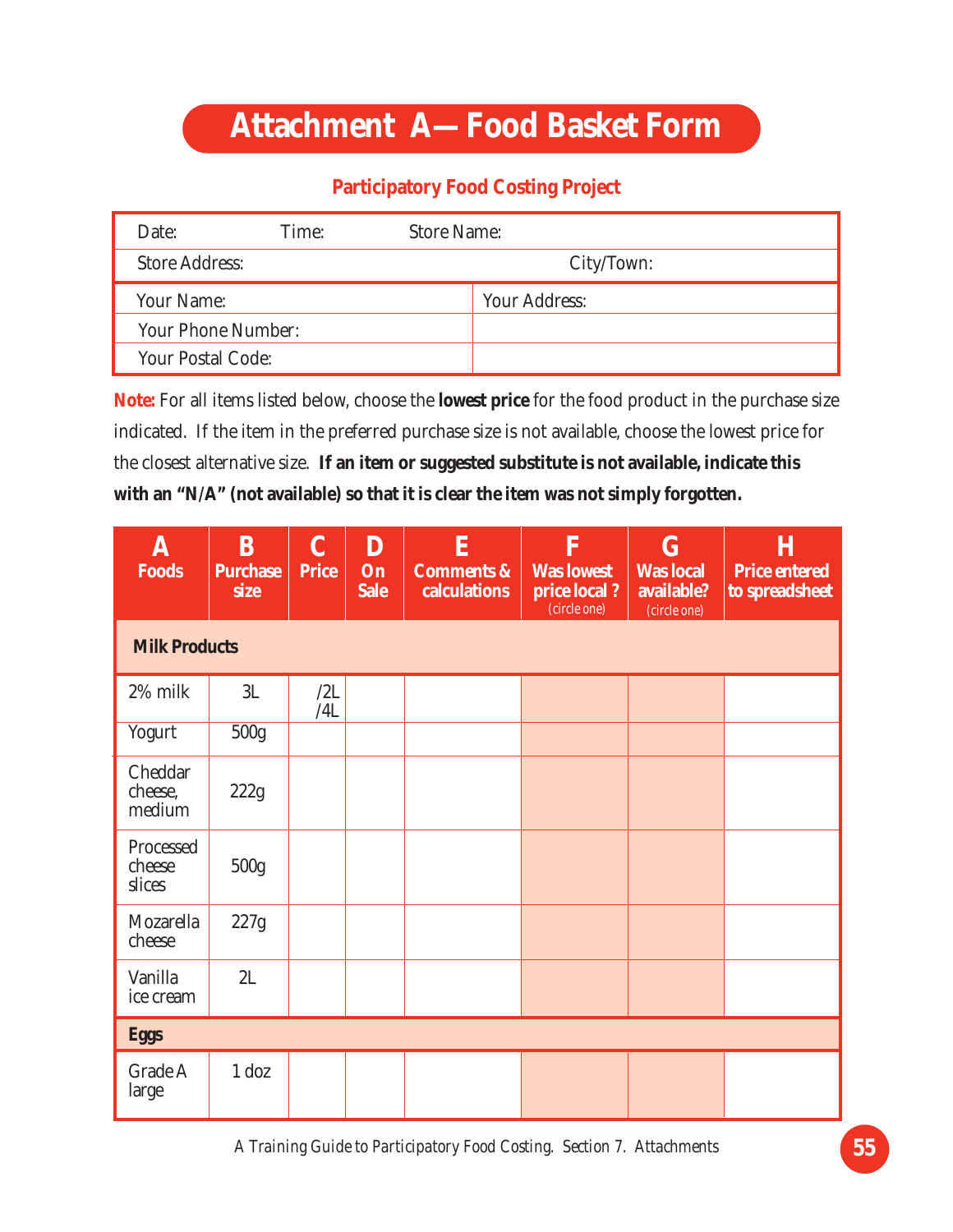The package sizes will vary and do not have to be any particular size. Cost only the price per kilogram (found on the label, usually the middle number) of regular sized packages of meat (not value packs or family packs). Meat is assumed to be fresh, not frozen. If the price per kilogram is not available then record the price per pound and later convert that price to kilograms.

| $\boldsymbol{\lambda}$<br><b>Foods</b>                                                         | B<br><b>Purchase</b><br>size | $\overline{C}$<br><b>Price</b> | D<br>On<br><b>Sale</b> | $\bf{E}$<br><b>Comments &amp;</b><br>calculations | $\overline{\mathbf{F}}$<br><b>Was lowest</b><br>price local?<br>(circle one) | $\bf G$<br><b>Was local</b><br>available?<br>(circle one) | H<br><b>Price entered</b><br>to spreadsheet |  |  |  |  |
|------------------------------------------------------------------------------------------------|------------------------------|--------------------------------|------------------------|---------------------------------------------------|------------------------------------------------------------------------------|-----------------------------------------------------------|---------------------------------------------|--|--|--|--|
|                                                                                                | <b>Meat Products</b>         |                                |                        |                                                   |                                                                              |                                                           |                                             |  |  |  |  |
| Round<br><b>Steak</b><br>(Cheapest<br>of any<br>variety-<br>inside,<br>outside.<br>marinating) | 1kg                          | /kg                            |                        | price/lb x<br>2.2026 lb/kg=<br>price/kg           | YES NO<br>Product of                                                         | YES NO<br>Product of                                      |                                             |  |  |  |  |
|                                                                                                |                              | $\sqrt{b}$                     |                        |                                                   | <b>Address</b>                                                               | <b>Address</b>                                            |                                             |  |  |  |  |
| <b>Stewing</b><br>beef                                                                         | 1kg                          | /kg                            |                        | price/lb x<br>$2.2026$ lb/kg=<br>price/kg         | YES NO<br>Product of                                                         | YES NO<br>Product of                                      |                                             |  |  |  |  |
|                                                                                                |                              | $\sqrt{ab}$                    |                        |                                                   | <b>Address</b>                                                               | <b>Address</b>                                            |                                             |  |  |  |  |
| Ground<br>beef.<br>medium                                                                      | 1kg                          | /kg                            |                        | price/lb x<br>2.2026 lb/kg=<br>price/kg           | <b>YES</b><br>NO<br>Product of                                               | YES NO<br>Product of                                      |                                             |  |  |  |  |
|                                                                                                |                              | $\sqrt{b}$                     |                        |                                                   | <b>Address</b>                                                               | <b>Address</b>                                            |                                             |  |  |  |  |
| Pork<br>chops,<br>loin<br>(Cheapest                                                            | 1kg                          | /kg                            |                        | price/lb x<br>2.2026 lb/kg=<br>price/kg           | <b>YES</b><br>N <sub>O</sub><br>Product of                                   | YES NO<br>Product of                                      |                                             |  |  |  |  |
| $\overrightarrow{$ of any<br>variety)                                                          |                              | $\sqrt{1}$                     |                        |                                                   | <b>Address</b>                                                               | <b>Address</b>                                            |                                             |  |  |  |  |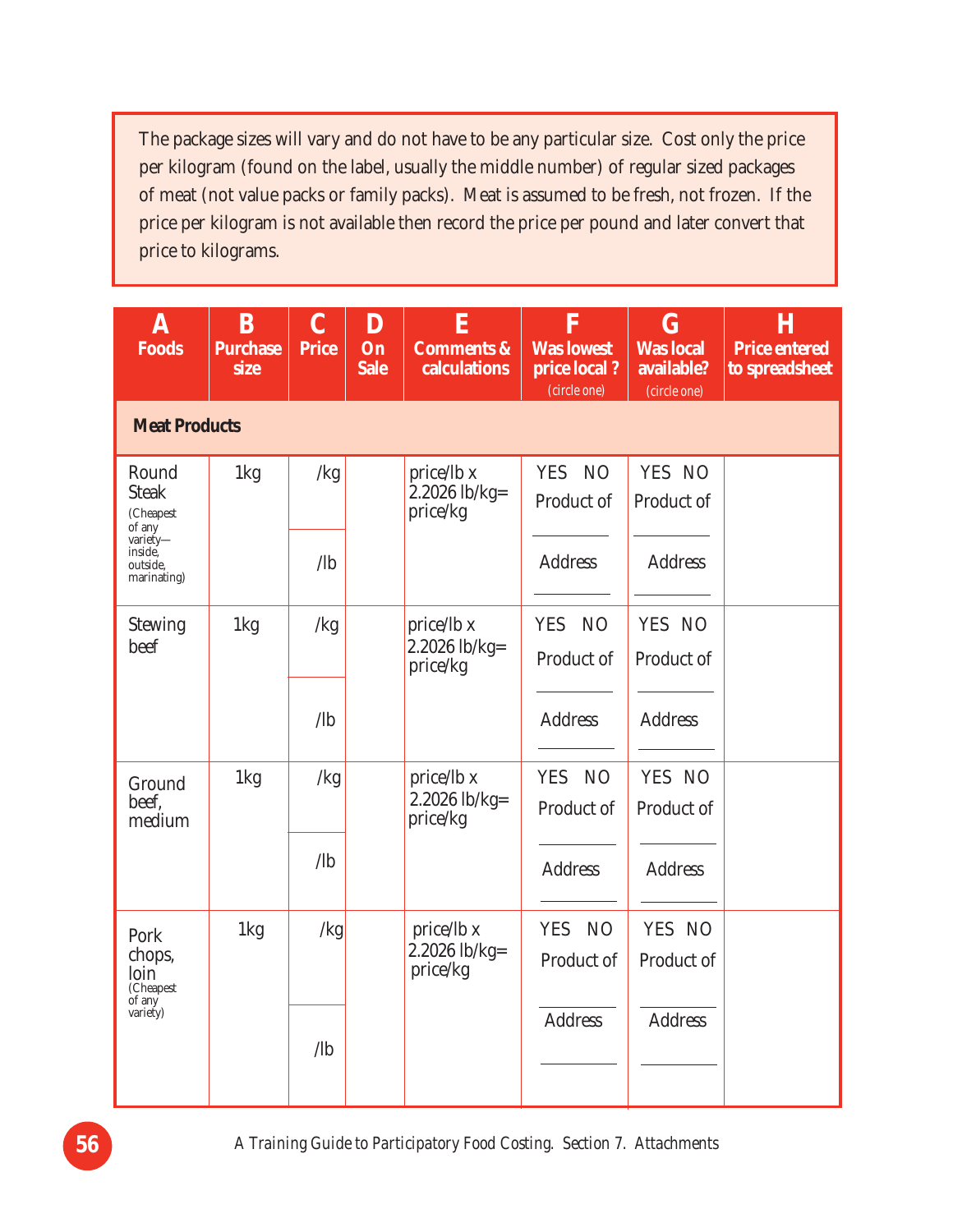| $\mathbf A$<br><b>Foods</b>              | B<br><b>Purchase</b><br>size     | $\mathbf C$<br><b>Price</b>             | D<br>On<br><b>Sale</b> | E<br><b>Comments &amp;</b><br>calculations                                                                        | F<br><b>Was lowest</b><br>price local?<br>(circle one) | $\overline{G}$<br><b>Was local</b><br>available?<br>(circle one) | H<br><b>Price entered</b><br>to spreadsheet |
|------------------------------------------|----------------------------------|-----------------------------------------|------------------------|-------------------------------------------------------------------------------------------------------------------|--------------------------------------------------------|------------------------------------------------------------------|---------------------------------------------|
|                                          | <b>Meat Products (continued)</b> |                                         |                        |                                                                                                                   |                                                        |                                                                  |                                             |
| Chicken<br>legs                          | 1kg                              | /kg                                     |                        | price/lb x<br>$2.2026$ lb/kg=<br>price/kg                                                                         | YES NO<br>Product of                                   | YES NO<br>Product of                                             |                                             |
|                                          |                                  | $\sqrt{a}$                              |                        |                                                                                                                   | <b>Address</b>                                         | <b>Address</b>                                                   |                                             |
| preferred purchase unit.                 |                                  |                                         |                        | Note: For the remaining meats, poultry and fish products, record the cheapest price for the item specified in the |                                                        |                                                                  |                                             |
| Weiners,<br>beef &<br>pork               | 450g                             |                                         |                        |                                                                                                                   |                                                        |                                                                  |                                             |
| Sliced<br>ham<br>(sandwich<br>type)      | 175g                             | $/175g$ pre<br>packaged<br>$/175g$ deli |                        |                                                                                                                   |                                                        |                                                                  |                                             |
| Frozen<br>fish<br>fillets                | 400g                             |                                         |                        |                                                                                                                   |                                                        |                                                                  |                                             |
| Pink<br>salmon,<br>canned                | 213g                             |                                         |                        |                                                                                                                   |                                                        |                                                                  |                                             |
| Flaked<br>light tuna<br>canned,<br>water | 170g                             |                                         |                        |                                                                                                                   |                                                        |                                                                  |                                             |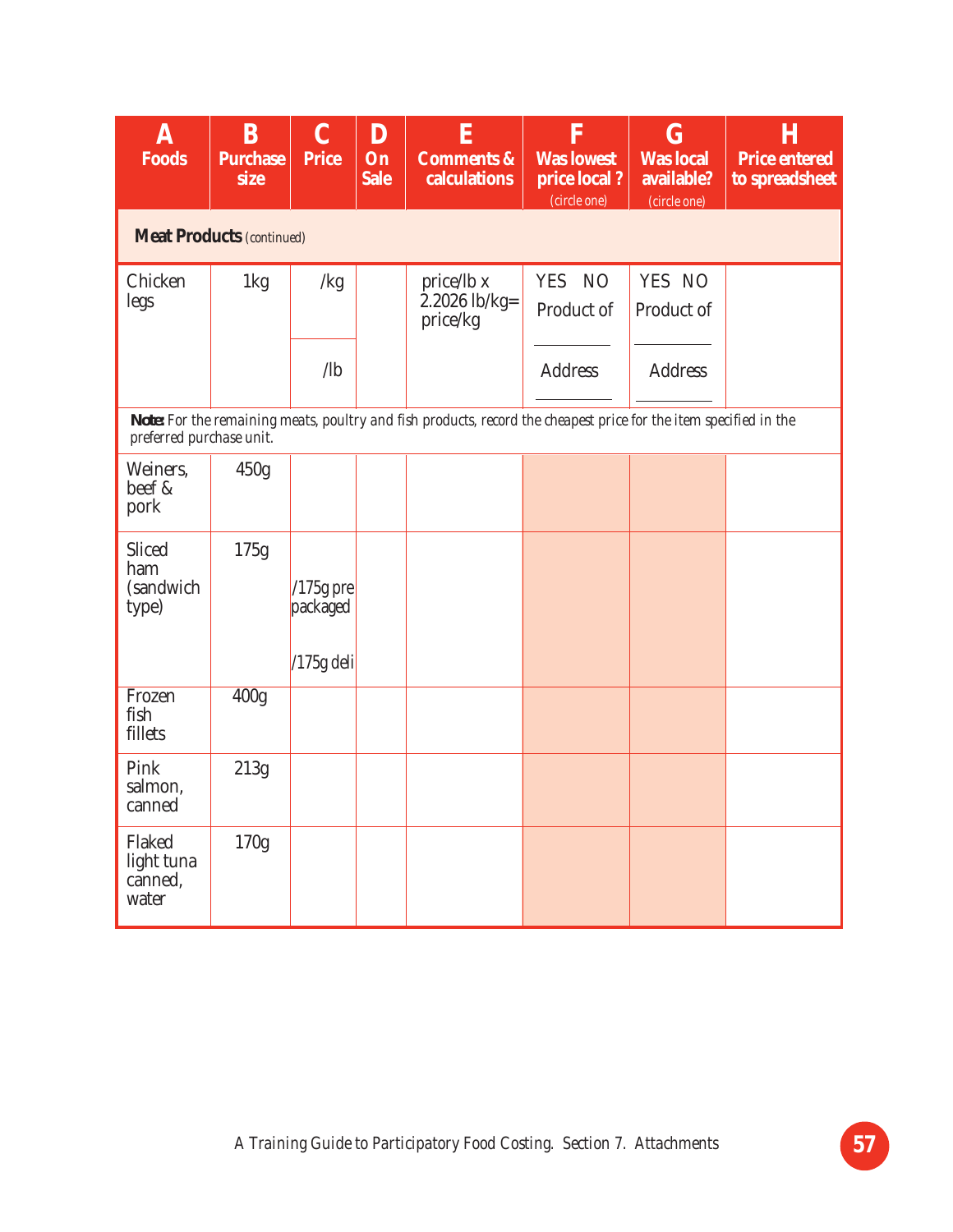| A<br><b>Foods</b>                             | B<br><b>Purchase</b><br>size | C<br><b>Price</b> | D<br>On<br><b>Sale</b> | E<br><b>Comments &amp;</b><br>calculations | F<br><b>Was lowest</b><br>price local?<br>(circle one) | $\bf G$<br><b>Was local</b><br>available?<br>(circle one) | Η<br><b>Price entered</b><br>to spreadsheet |  |  |  |
|-----------------------------------------------|------------------------------|-------------------|------------------------|--------------------------------------------|--------------------------------------------------------|-----------------------------------------------------------|---------------------------------------------|--|--|--|
| <b>Meat Alternatives</b>                      |                              |                   |                        |                                            |                                                        |                                                           |                                             |  |  |  |
| <b>Baked</b><br>beans with<br>tomato<br>sauce | 398mL                        |                   |                        |                                            |                                                        |                                                           |                                             |  |  |  |
| Dry navy<br>beans/<br>white                   | 454g                         | /bag              |                        |                                            |                                                        |                                                           |                                             |  |  |  |
| pea beans                                     |                              | bulk              |                        |                                            |                                                        |                                                           |                                             |  |  |  |
| Smooth<br>peanut<br>butter                    | 500 <sub>g</sub>             |                   |                        |                                            |                                                        |                                                           |                                             |  |  |  |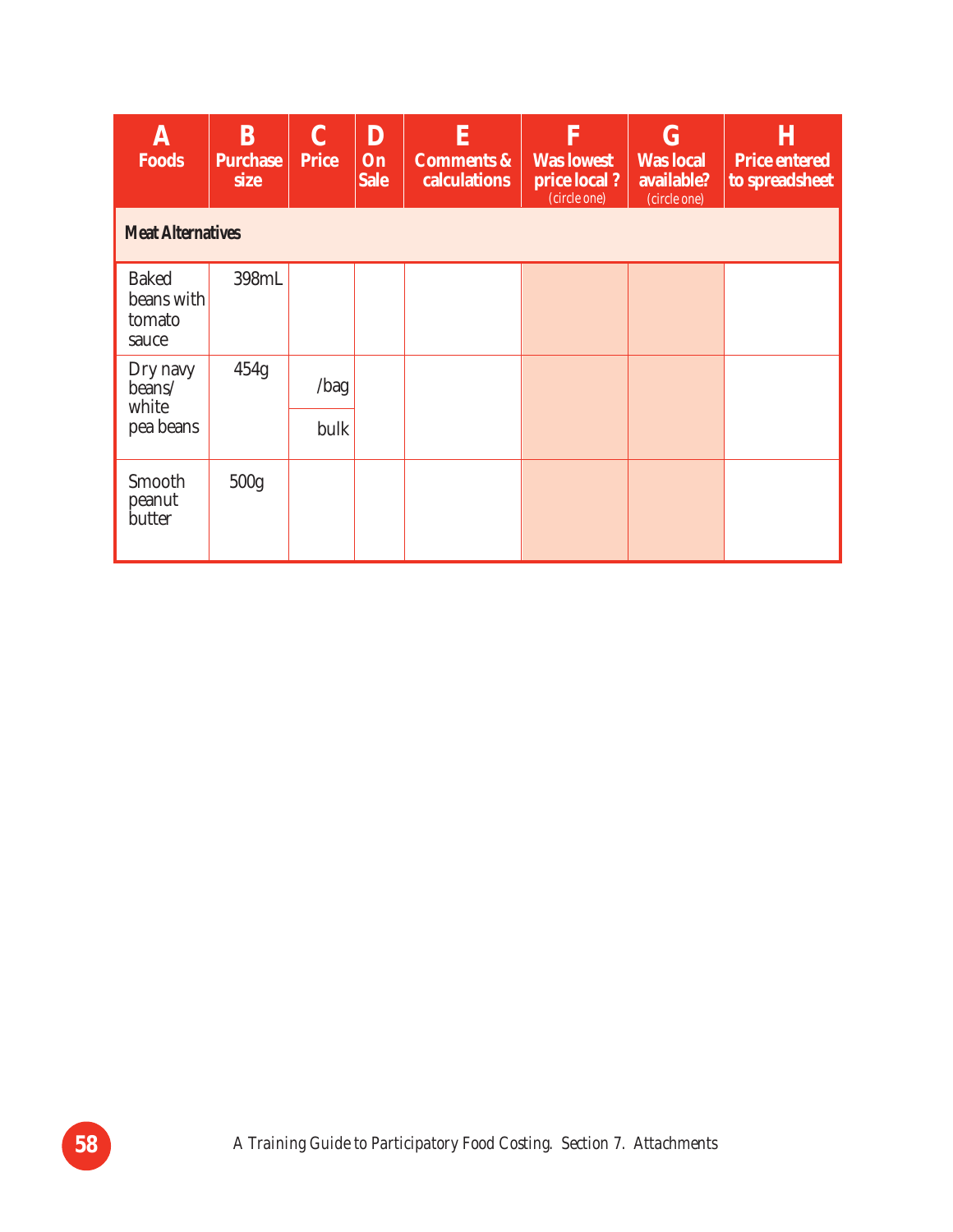| $\overline{\mathbf{A}}$<br><b>Foods</b>    | B<br><b>Purchase</b><br>size | $\overline{C}$<br><b>Price</b> | D<br>On<br><b>Sale</b> | E<br><b>Comments &amp;</b><br>calculations | F<br><b>Was lowest</b><br>price local?<br>(circle one) | $\overline{G}$<br><b>Was local</b><br>available?<br>(circle one) | H<br><b>Price entered</b><br>to spreadsheet |
|--------------------------------------------|------------------------------|--------------------------------|------------------------|--------------------------------------------|--------------------------------------------------------|------------------------------------------------------------------|---------------------------------------------|
| <b>Grain Products</b>                      |                              |                                |                        |                                            |                                                        |                                                                  |                                             |
| Bread,<br>enriched<br>white                | 570g                         |                                |                        |                                            |                                                        |                                                                  |                                             |
| Bread,<br>whole<br>wheat                   | 675g                         |                                |                        |                                            |                                                        |                                                                  |                                             |
| Hot dog<br><b>or</b><br>Hamburger<br>rolls | 480g                         |                                |                        |                                            |                                                        |                                                                  |                                             |
| Flour,<br>white,                           | 2.5kg                        | /bag                           |                        |                                            |                                                        |                                                                  |                                             |
| all-purpose                                |                              | bulk                           |                        |                                            |                                                        |                                                                  |                                             |
| Flour,<br>whole                            | 2.5kg                        | /bag                           |                        |                                            |                                                        |                                                                  |                                             |
| wheat                                      |                              | bulk                           |                        |                                            |                                                        |                                                                  |                                             |
| Macaroni<br><b>or</b>                      | 900g                         | /bag                           |                        |                                            |                                                        |                                                                  |                                             |
| Spaghetti                                  |                              | bulk                           |                        |                                            |                                                        |                                                                  |                                             |
| Rice,<br>long grain,                       | 900g                         | /bag                           |                        |                                            |                                                        |                                                                  |                                             |
| white                                      |                              | bulk                           |                        |                                            |                                                        |                                                                  |                                             |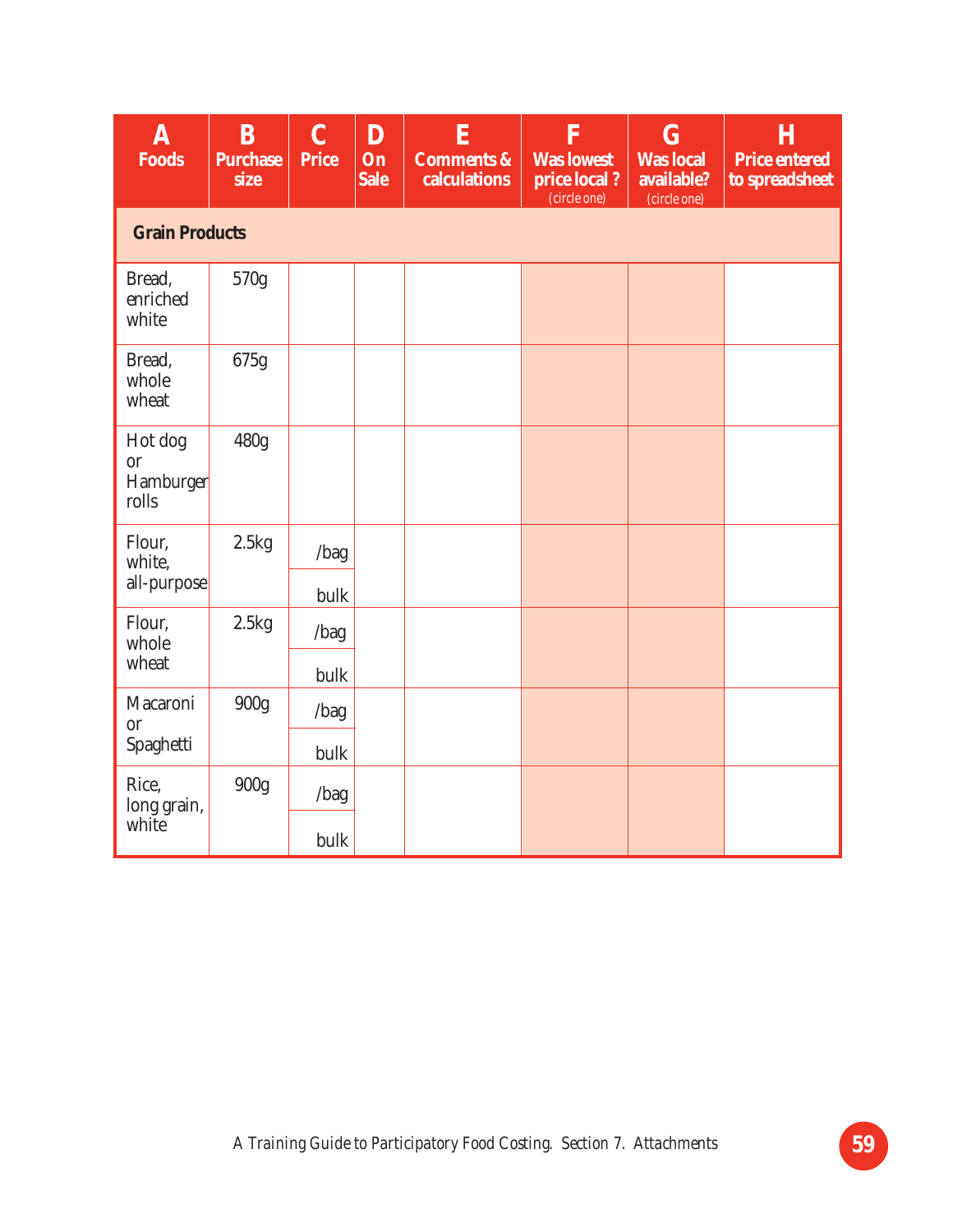| ${\bf A}$<br><b>Foods</b>                            | B<br><b>Purchase</b><br>size | $\mathbf C$<br><b>Price</b> | D<br>On<br><b>Sale</b> | E<br><b>Comments &amp;</b><br>calculations | $\overline{\mathbf{F}}$<br><b>Was lowest</b><br>price local?<br>(circle one) | $\bf G$<br><b>Was local</b><br>available?<br>(circle one) | Η<br><b>Price entered</b><br>to spreadsheet |  |  |  |  |
|------------------------------------------------------|------------------------------|-----------------------------|------------------------|--------------------------------------------|------------------------------------------------------------------------------|-----------------------------------------------------------|---------------------------------------------|--|--|--|--|
| <b>Grain Products (continued)</b>                    |                              |                             |                        |                                            |                                                                              |                                                           |                                             |  |  |  |  |
| Macaroni &<br>cheese<br>dinner                       | 225g                         |                             |                        |                                            |                                                                              |                                                           |                                             |  |  |  |  |
| Oatmeal,                                             | 1kg                          | /bag                        |                        |                                            |                                                                              |                                                           |                                             |  |  |  |  |
| regular                                              |                              | bulk                        |                        |                                            |                                                                              |                                                           |                                             |  |  |  |  |
| Corn<br>flakes<br>(can use<br>no-name<br>substutute) | 675g                         |                             |                        |                                            |                                                                              |                                                           |                                             |  |  |  |  |
| Shreddies,<br>(can use<br>no-name<br>substutute)     | 620g                         |                             |                        |                                            |                                                                              |                                                           |                                             |  |  |  |  |
| Soda<br>crackers,<br>salted                          | 450g                         |                             |                        |                                            |                                                                              |                                                           |                                             |  |  |  |  |
| Social<br>tea<br>cookies                             | 900g                         |                             |                        |                                            |                                                                              |                                                           |                                             |  |  |  |  |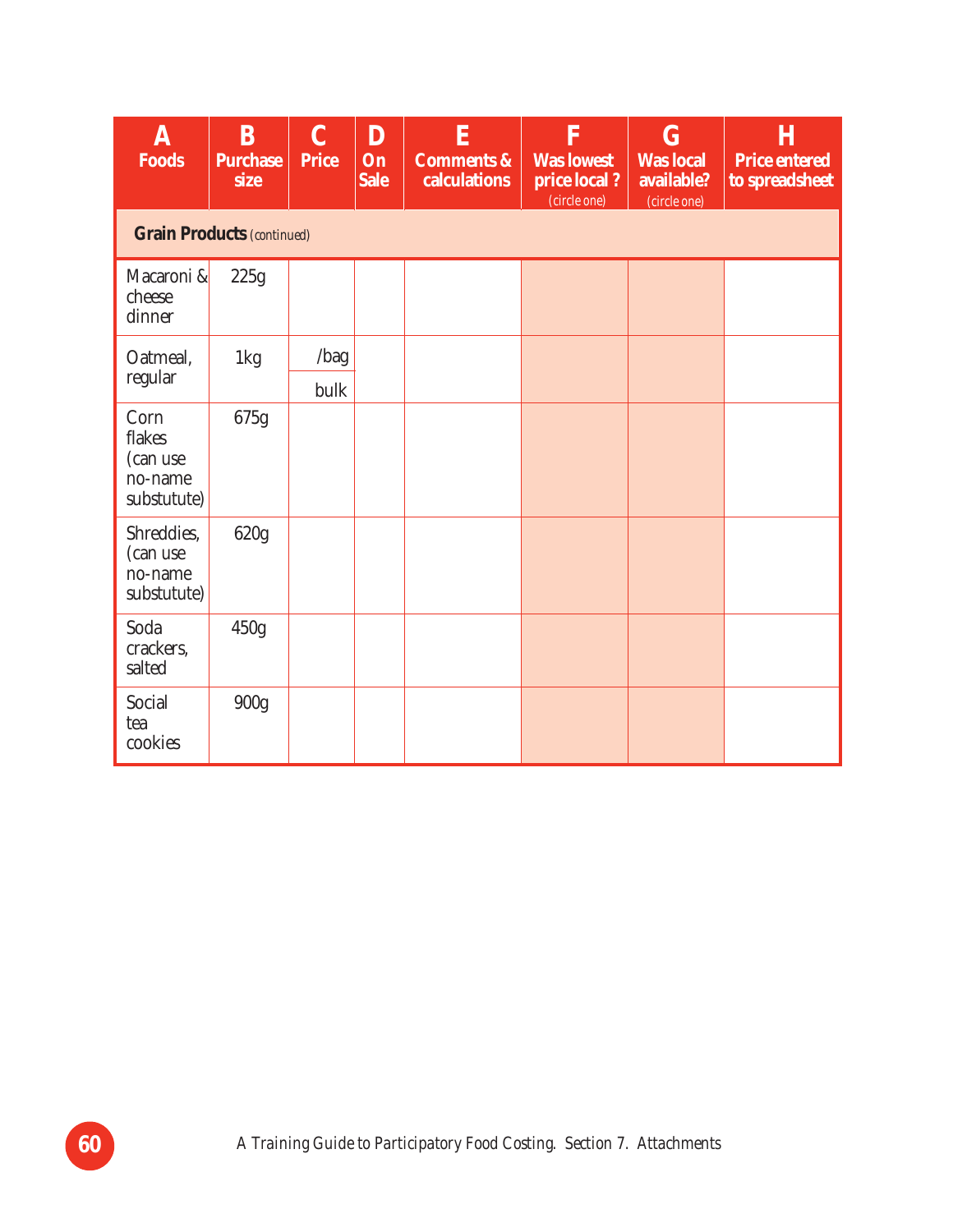| $\boldsymbol{\mathrm{A}}$<br><b>Foods</b>                     | B<br><b>Purchase</b><br>size | $\mathbf C$<br><b>Price</b>         | D<br>On<br><b>Sale</b> | E<br><b>Comments &amp;</b><br>calculations | F<br><b>Was lowest</b><br>price local?<br>(circle one) | G<br><b>Was local</b><br>available?<br>(circle one) | $\bf H$<br><b>Price entered</b><br>to spreadsheet |
|---------------------------------------------------------------|------------------------------|-------------------------------------|------------------------|--------------------------------------------|--------------------------------------------------------|-----------------------------------------------------|---------------------------------------------------|
| <b>Citrus Fruits</b>                                          |                              |                                     |                        |                                            |                                                        |                                                     |                                                   |
| <b>Oranges</b>                                                | 1kg                          | /kg<br>$\sqrt{a}$<br>$/3$ lb<br>bag |                        | price/lb x<br>$2.2026$ lb/kg=<br>price/kg  |                                                        |                                                     |                                                   |
| Apple juice,<br>canned or<br>tetrapak<br>(Vitamin C<br>added) | 1.36L                        | /1.36L<br>/1L                       |                        | price/L x 1.36<br>$=$ price 1.36 $kg$      |                                                        |                                                     |                                                   |
| Orange<br>juice,<br>frozen<br>concentrate                     | 355mL                        |                                     |                        |                                            |                                                        |                                                     |                                                   |
| <b>Tomatoes</b>                                               | 1kg                          | /kg                                 |                        | price/lb x<br>$2.2026$ lb/kg=<br>price/kg  | YES NO<br>Product of<br><b>Address</b>                 | YES NO<br>Product of<br><b>Address</b>              |                                                   |
|                                                               |                              | $\sqrt{ab}$                         |                        |                                            |                                                        |                                                     |                                                   |
| Whole<br>tomatoes,<br>canned                                  | 796mL                        |                                     |                        |                                            |                                                        |                                                     |                                                   |
| <b>Tomato</b><br>juice,<br>canned                             | 1.36L                        |                                     |                        |                                            |                                                        |                                                     |                                                   |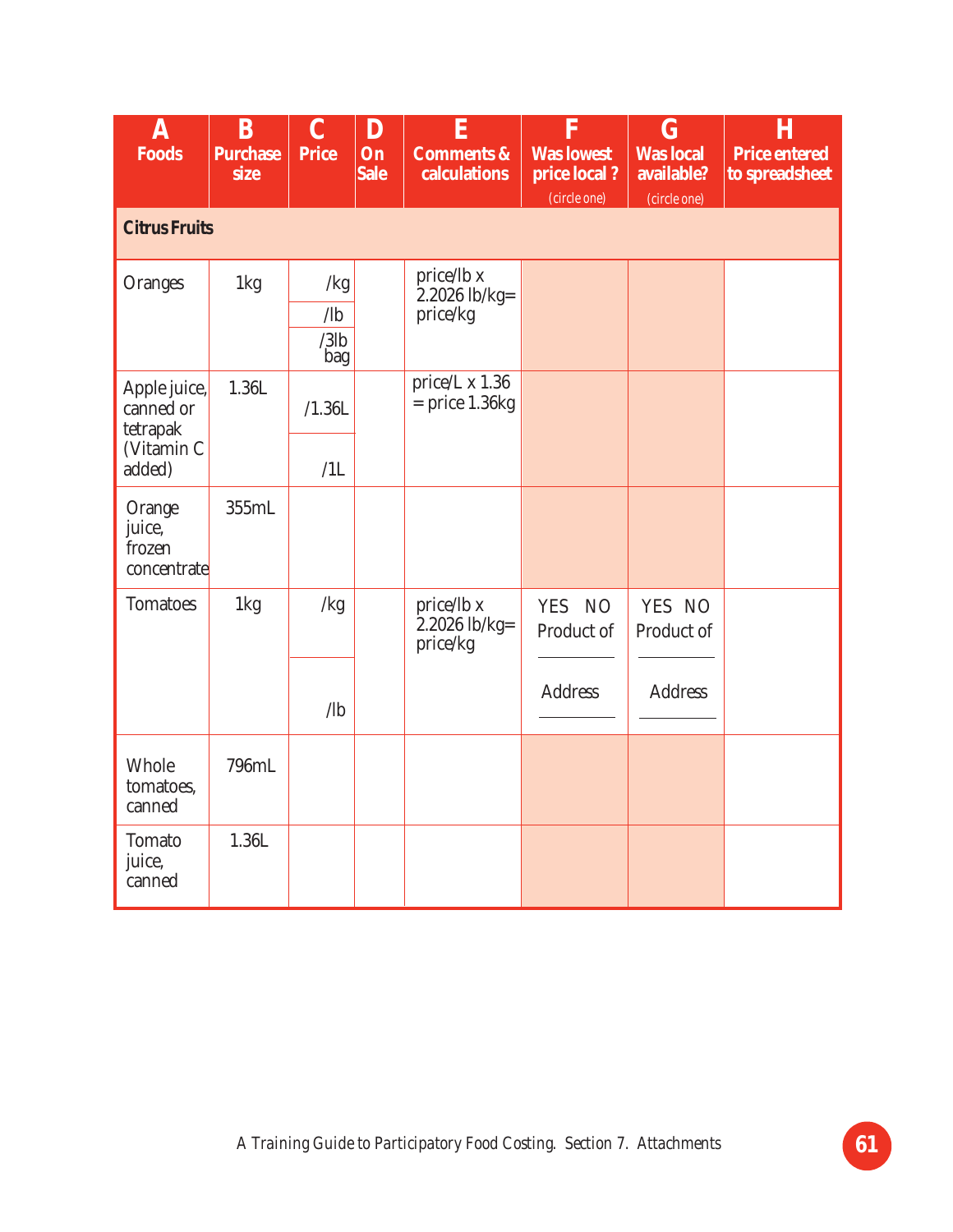| A<br><b>Foods</b>                                | B<br><b>Purchase</b><br>size | $\mathbf C$<br><b>Price</b>          | D<br>On<br><b>Sale</b> | ${\bf E}$<br><b>Comments &amp;</b><br>calculations | F<br><b>Was lowest</b><br>price local?<br>(circle one)  | $\bf G$<br><b>Was local</b><br>available?<br>(circle one) | Η<br><b>Price entered</b><br>to spreadsheet |
|--------------------------------------------------|------------------------------|--------------------------------------|------------------------|----------------------------------------------------|---------------------------------------------------------|-----------------------------------------------------------|---------------------------------------------|
| <b>Other Fruits</b>                              |                              |                                      |                        |                                                    |                                                         |                                                           |                                             |
| <b>Apples</b>                                    | 1kg                          | /kg<br>$\sqrt{1}b$<br>$/3$ lb<br>bag |                        | price/lb x<br>2.2026 lb/kg=<br>price/kg            | <b>NO</b><br><b>YES</b><br>Product of<br><b>Address</b> | YES NO<br>Product of<br><b>Address</b>                    |                                             |
| <b>Bananas</b>                                   | 1kg                          | /kg<br>$\sqrt{b}$                    |                        | price/lb x<br>$2.2026$ lb/kg=<br>price/kg          |                                                         |                                                           |                                             |
| <b>Grapes</b>                                    | 1kg                          | /kg<br>$\sqrt{1}b$                   |                        | price/lb x<br>$2.2026$ lb/kg=<br>price/kg          |                                                         |                                                           |                                             |
| Pears                                            | 1kg                          | /kg                                  |                        | price/lb x<br>$2.2026$ lb/kg=<br>price/kg          | <b>YES</b><br><b>NO</b><br>Product of                   | YES NO<br>Product of                                      |                                             |
|                                                  |                              | $\sqrt{b}$                           |                        |                                                    | <b>Address</b>                                          | <b>Address</b>                                            |                                             |
| <b>Raisins</b>                                   | 750g                         | /bag                                 |                        |                                                    |                                                         |                                                           |                                             |
|                                                  |                              | bulk                                 |                        |                                                    |                                                         |                                                           |                                             |
| Fruit<br>cocktail,<br>canned,<br>juice<br>packed | 398mL                        |                                      |                        |                                                    |                                                         |                                                           |                                             |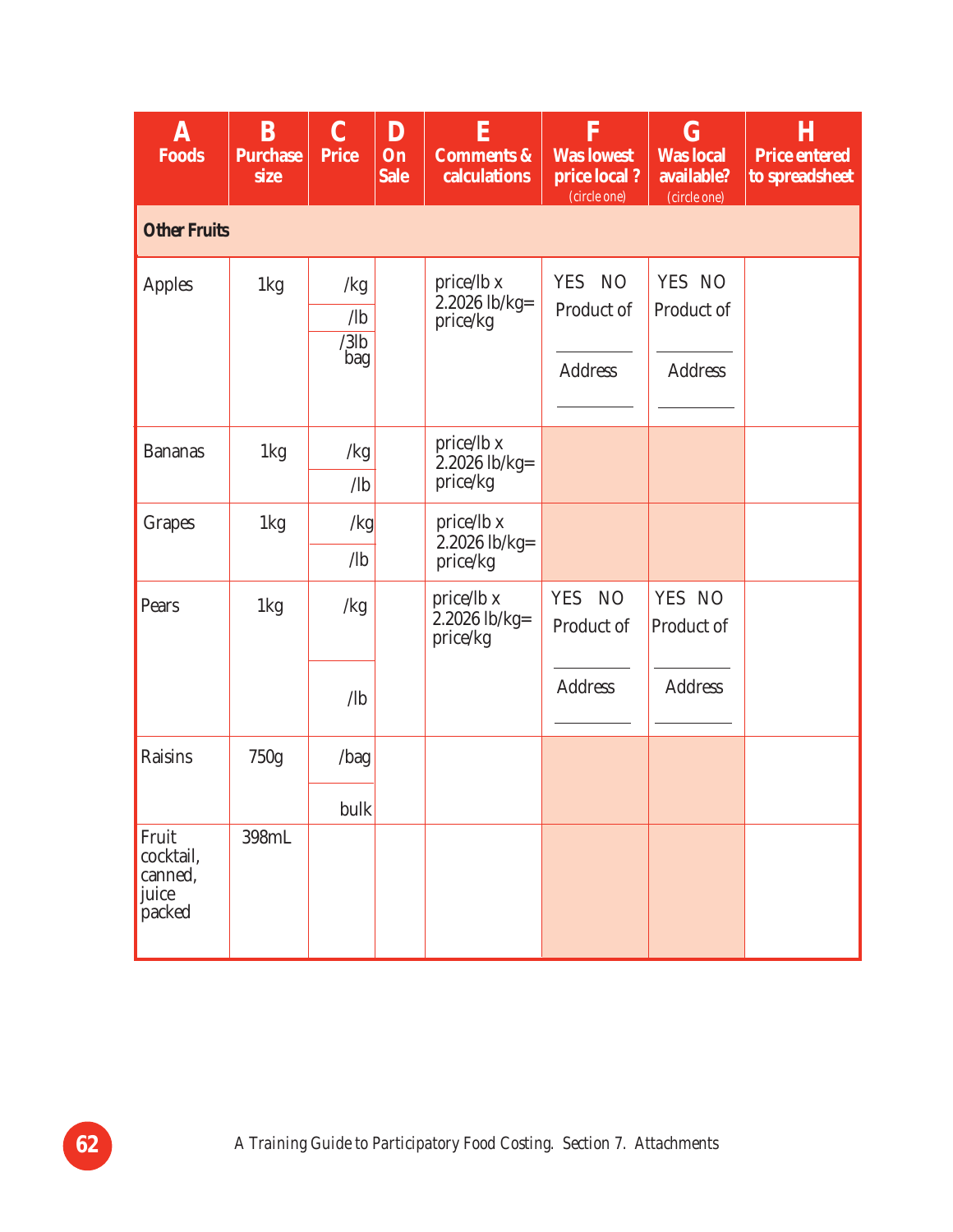| A<br><b>Foods</b>         | B<br><b>Purchase</b><br>size            | <b>Price</b>         | D<br>On<br><b>Sale</b> | E<br><b>Comments &amp;</b><br>calculations | F<br><b>Was lowest</b><br>price local?<br>(circle one) | $\bf G$<br><b>Was local</b><br>available?<br>(circle one) | Н<br><b>Price entered</b><br>to spreadsheet |
|---------------------------|-----------------------------------------|----------------------|------------------------|--------------------------------------------|--------------------------------------------------------|-----------------------------------------------------------|---------------------------------------------|
| <b>Potatoes</b>           |                                         |                      |                        |                                            |                                                        |                                                           |                                             |
| Potatoes,<br>fresh        | 4.54kg<br>$(10 \text{ lb } \text{bag})$ | /bag<br>/kg<br>loose |                        | price/lb x<br>$2.2026$ lb/kg=<br>price/kg  | YES NO<br>Product of<br><b>Address</b>                 | YES NO<br>Product of<br><b>Address</b>                    |                                             |
| Frozen<br>French<br>fries | 1kg                                     |                      |                        |                                            |                                                        |                                                           |                                             |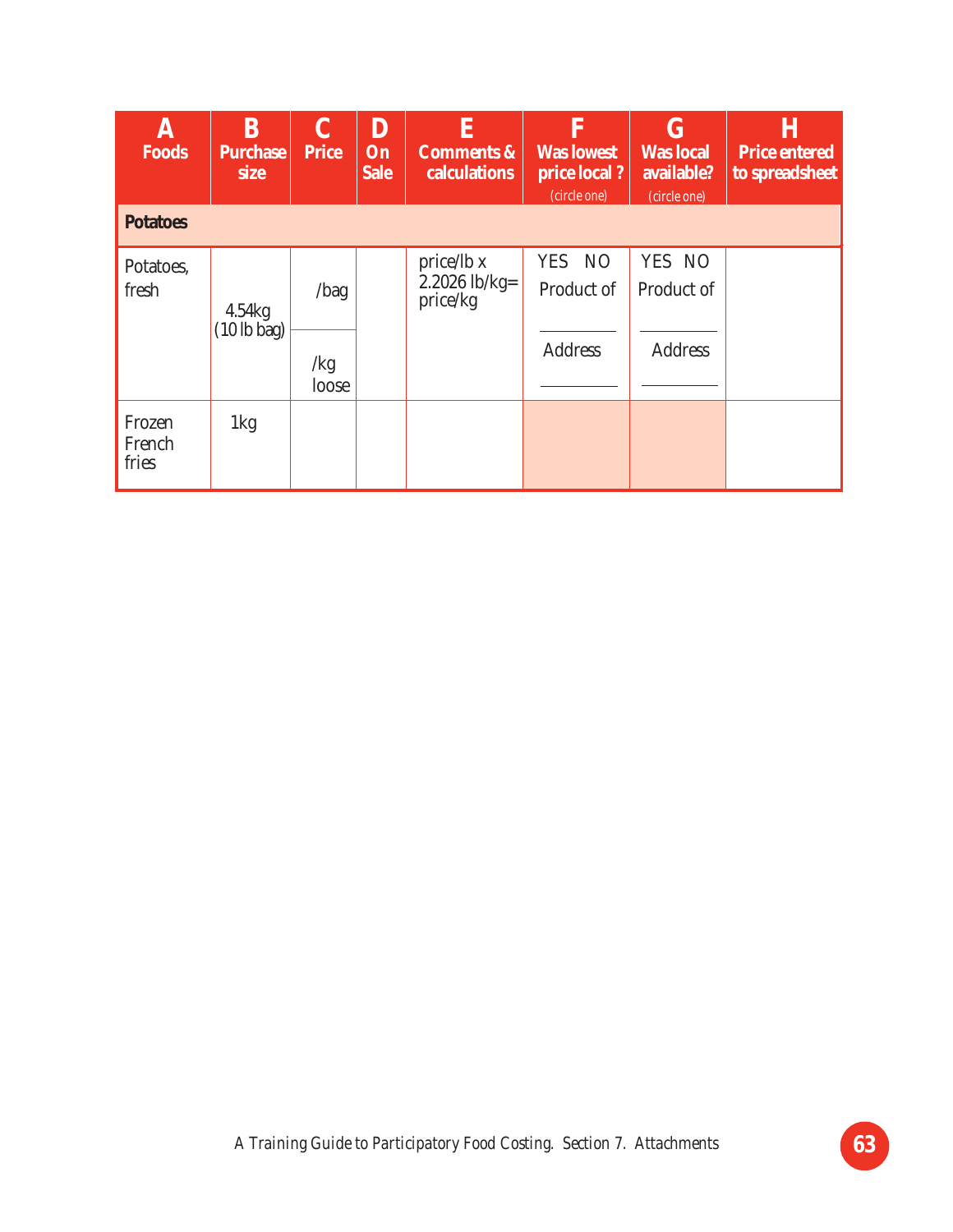| $\mathbf A$<br><b>Foods</b>                                                                                                                                                                                                            | B<br><b>Purchase</b><br>size | $\mathbf C$<br><b>Price</b>         | D<br>On<br><b>Sale</b> | E<br><b>Comments &amp;</b><br>calculations                                                           | F<br><b>Was lowest</b><br>price local?<br>(circle one)       | $\bf G$<br><b>Was local</b><br>available?<br>(circle one) | Н<br><b>Price entered</b><br>to spreadsheet |  |  |  |
|----------------------------------------------------------------------------------------------------------------------------------------------------------------------------------------------------------------------------------------|------------------------------|-------------------------------------|------------------------|------------------------------------------------------------------------------------------------------|--------------------------------------------------------------|-----------------------------------------------------------|---------------------------------------------|--|--|--|
| Other Vegetables Note: If any of the following vegetables are priced by unit (for instance \$1.99 for a bunch of<br>broccoli) note the price and weigh three units. Record the weights in the comments section<br>of the pricing form. |                              |                                     |                        |                                                                                                      |                                                              |                                                           |                                             |  |  |  |
| <b>Broccoli</b>                                                                                                                                                                                                                        | 1kg                          | /bunch                              |                        | weight#1=<br>weight#2 $=$<br>weight#3=<br>Add 3 weights<br>and divide<br>total by 3<br>Avg.weight=   | N <sub>O</sub><br><b>YES</b><br>Product of<br><b>Address</b> | YES NO<br>Product of<br><b>Address</b>                    |                                             |  |  |  |
| Cabbage                                                                                                                                                                                                                                | 1kg                          | /kg                                 |                        |                                                                                                      | <b>YES</b><br>N <sub>O</sub><br>Product of<br><b>Address</b> | YES NO<br>Product of<br><b>Address</b>                    |                                             |  |  |  |
| Carrots.<br>fresh                                                                                                                                                                                                                      | 1kg                          | /kg<br>$\sqrt{1}$<br>$/3$ lb<br>bag |                        | price/lb x<br>$2.2026$ lb/kg=<br>price/kg                                                            | <b>YES</b><br>N <sub>O</sub><br>Product of<br><b>Address</b> | YES NO<br>Product of<br><b>Address</b>                    |                                             |  |  |  |
| Celery                                                                                                                                                                                                                                 | 1kg                          | /bunch                              |                        | weight# $1=$<br>weight#2=<br>$weight#3=$<br>Add 3 weights<br>and divide<br>total by 3<br>Avg.weight= | <b>NO</b><br><b>YES</b><br>Product of<br><b>Address</b>      | YES NO<br>Product of<br><b>Address</b>                    |                                             |  |  |  |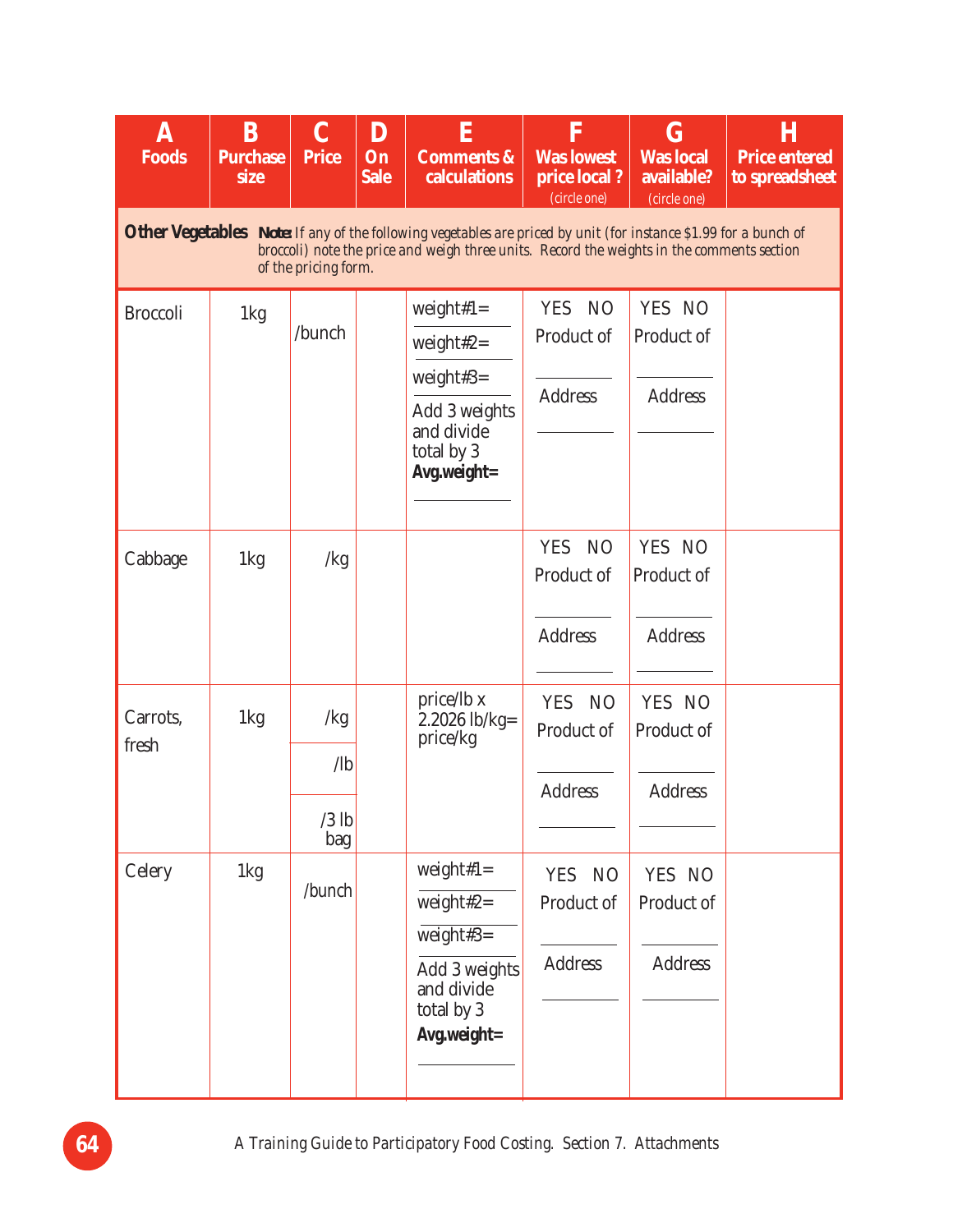| A<br><b>Foods</b>          | B<br><b>Purchase</b><br>size        | $\bf C$<br><b>Price</b>             | $\bf{D}$<br>On<br><b>Sale</b> | E<br><b>Comments &amp;</b><br>calculations                                                            | $\overline{\mathbf{F}}$<br><b>Was lowest</b><br>price local?<br>(circle one) | $\bf G$<br><b>Was</b> local<br>available?<br>(circle one) | Η<br><b>Price entered</b><br>to spreadsheet |  |  |  |  |  |
|----------------------------|-------------------------------------|-------------------------------------|-------------------------------|-------------------------------------------------------------------------------------------------------|------------------------------------------------------------------------------|-----------------------------------------------------------|---------------------------------------------|--|--|--|--|--|
|                            | <b>Other Vegetables</b> (continued) |                                     |                               |                                                                                                       |                                                                              |                                                           |                                             |  |  |  |  |  |
| Cucumber                   | 1kg                                 | /each                               |                               | weight# $1=$<br>weight#2=<br>weight#3=<br>Add 3 weights<br>and divide<br>total by 3<br>Avg.weight=    | <b>YES</b><br><b>NO</b><br>Product of<br><b>Address</b>                      | YES NO<br>Product of<br><b>Address</b>                    |                                             |  |  |  |  |  |
| Lettuce,<br><b>Iceberg</b> | 1kg                                 | /head                               |                               | weight# $1=$<br>weight#2 $=$<br>weight#3=<br>Add 3 weights<br>and divide<br>total by 3<br>Avg.weight= | <b>YES</b><br>N <sub>O</sub><br>Product of<br><b>Address</b>                 | YES NO<br>Product of<br><b>Address</b>                    |                                             |  |  |  |  |  |
| Lettuce,<br>Romaine        | 1kg                                 | /head                               |                               | weight# $1=$<br>weight#2 $=$<br>weight#3=<br>Add 3 weights<br>and divide<br>total by 3<br>Avg.weight= | <b>YES</b><br>N <sub>O</sub><br>Product of<br>Address                        | YES NO<br>Product of<br><b>Address</b>                    |                                             |  |  |  |  |  |
| Onions                     | 1kg                                 | /kg<br>$\sqrt{b}$<br>$/3$ lb<br>bag |                               | price/lb x<br>$2.2026$ lb/kg=<br>price/kg                                                             | <b>YES</b><br><b>NO</b><br>Product of<br><b>Address</b>                      | YES NO<br>Product of<br><b>Address</b>                    |                                             |  |  |  |  |  |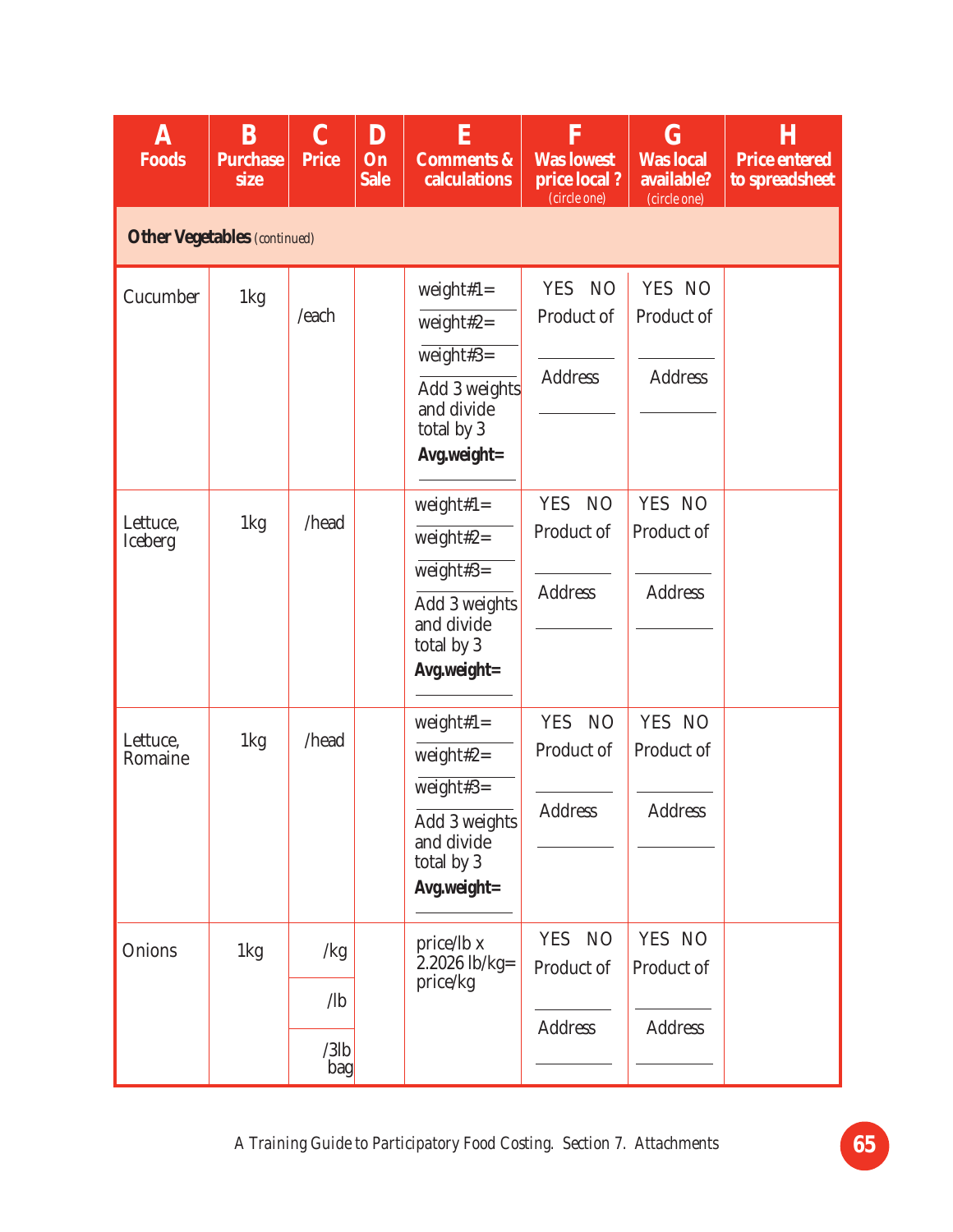| A<br>Foods                             | B<br><b>Purchase</b><br>size | $\mathbf C$<br><b>Price</b> | D<br>On<br><b>Sale</b> | E<br><b>Comments &amp;</b><br>calculations | $\mathbf F$<br><b>Was lowest</b><br>price local?<br>(circle one) | $\bf G$<br><b>Was local</b><br>available?<br>(circle one) | H<br><b>Price entered</b><br>to spreadsheet |
|----------------------------------------|------------------------------|-----------------------------|------------------------|--------------------------------------------|------------------------------------------------------------------|-----------------------------------------------------------|---------------------------------------------|
| <b>Other Vegetables</b> (continued)    |                              |                             |                        |                                            |                                                                  |                                                           |                                             |
| Green<br>Pepper                        | 1kg                          | /kg                         |                        | price/lb x<br>2.2026 lb/kg=<br>price/kg    | YES NO<br>Product of                                             | YES NO<br>Product of                                      |                                             |
|                                        |                              | $\sqrt{b}$                  |                        |                                            | <b>Address</b>                                                   | <b>Address</b>                                            |                                             |
| <b>Turnips</b>                         | 1kg                          | /kg                         |                        | price/lb x                                 | YES NO                                                           | YES NO                                                    |                                             |
|                                        |                              | $\sqrt{a}$                  |                        | $2.2026$ lb/kg=<br>price/kg                | Product of<br><b>Address</b>                                     | Product of<br><b>Address</b>                              |                                             |
| <b>Mixed</b><br>Vegetables,<br>frozen  | 1kg                          |                             |                        |                                            |                                                                  |                                                           |                                             |
| <b>Whole</b><br>kernel corn,<br>canned | 341mL                        |                             |                        |                                            |                                                                  |                                                           |                                             |
| Green peas,<br>canned                  | 398mL                        |                             |                        |                                            |                                                                  |                                                           |                                             |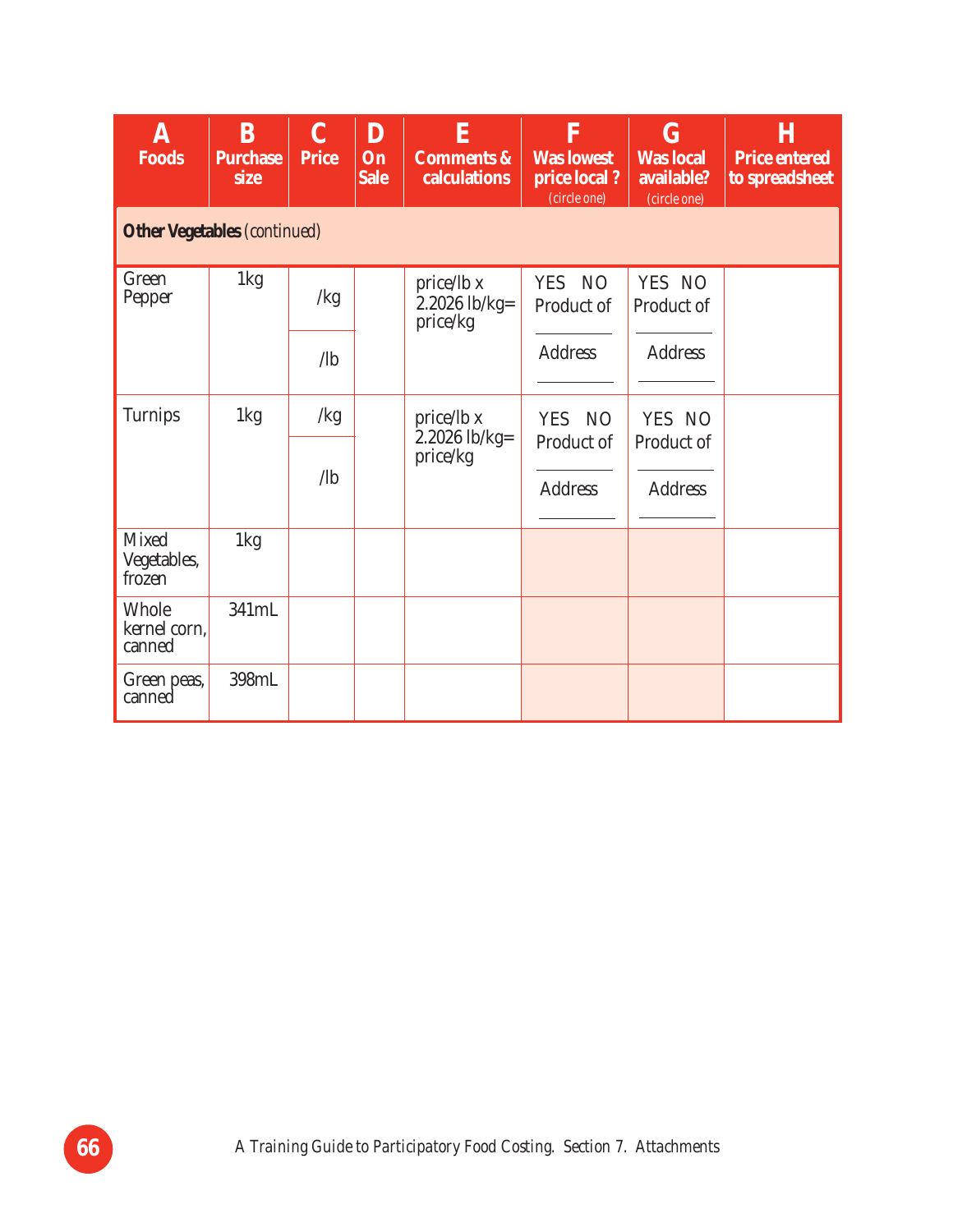| $\bf A$<br><b>Foods</b>                       | B<br><b>Purchase</b><br>size | $\mathbf C$<br><b>Price</b> | D<br>On<br><b>Sale</b> | E<br><b>Comments &amp;</b><br>calculations | F<br><b>Was lowest</b><br>price local?<br>(circle one) | $\bf G$<br><b>Was local</b><br>available?<br>(circle one) | Η<br><b>Price entered</b><br>to spreadsheet |
|-----------------------------------------------|------------------------------|-----------------------------|------------------------|--------------------------------------------|--------------------------------------------------------|-----------------------------------------------------------|---------------------------------------------|
| <b>Fats &amp; Oils</b>                        |                              |                             |                        |                                            |                                                        |                                                           |                                             |
| <b>Margarine</b><br>tub (non<br>hydrogenated) | 454g                         |                             |                        |                                            |                                                        |                                                           |                                             |
| <b>Butter</b>                                 | 454g                         |                             |                        |                                            |                                                        |                                                           |                                             |
| Canola<br>oil                                 | 1 <sub>L</sub>               |                             |                        |                                            |                                                        |                                                           |                                             |
| Mayonnaise<br>- type salad<br>dressing        | 500mL                        |                             |                        |                                            |                                                        |                                                           |                                             |
| <b>Sugar &amp; other sweets</b>               |                              |                             |                        |                                            |                                                        |                                                           |                                             |
| <b>Sugar</b>                                  | $2$ kg                       | $\vert$ bag $\vert$         |                        |                                            |                                                        |                                                           |                                             |
| white                                         |                              | bulk                        |                        |                                            |                                                        |                                                           |                                             |
| Strawberry<br>jam                             | 500mL                        |                             |                        |                                            |                                                        |                                                           |                                             |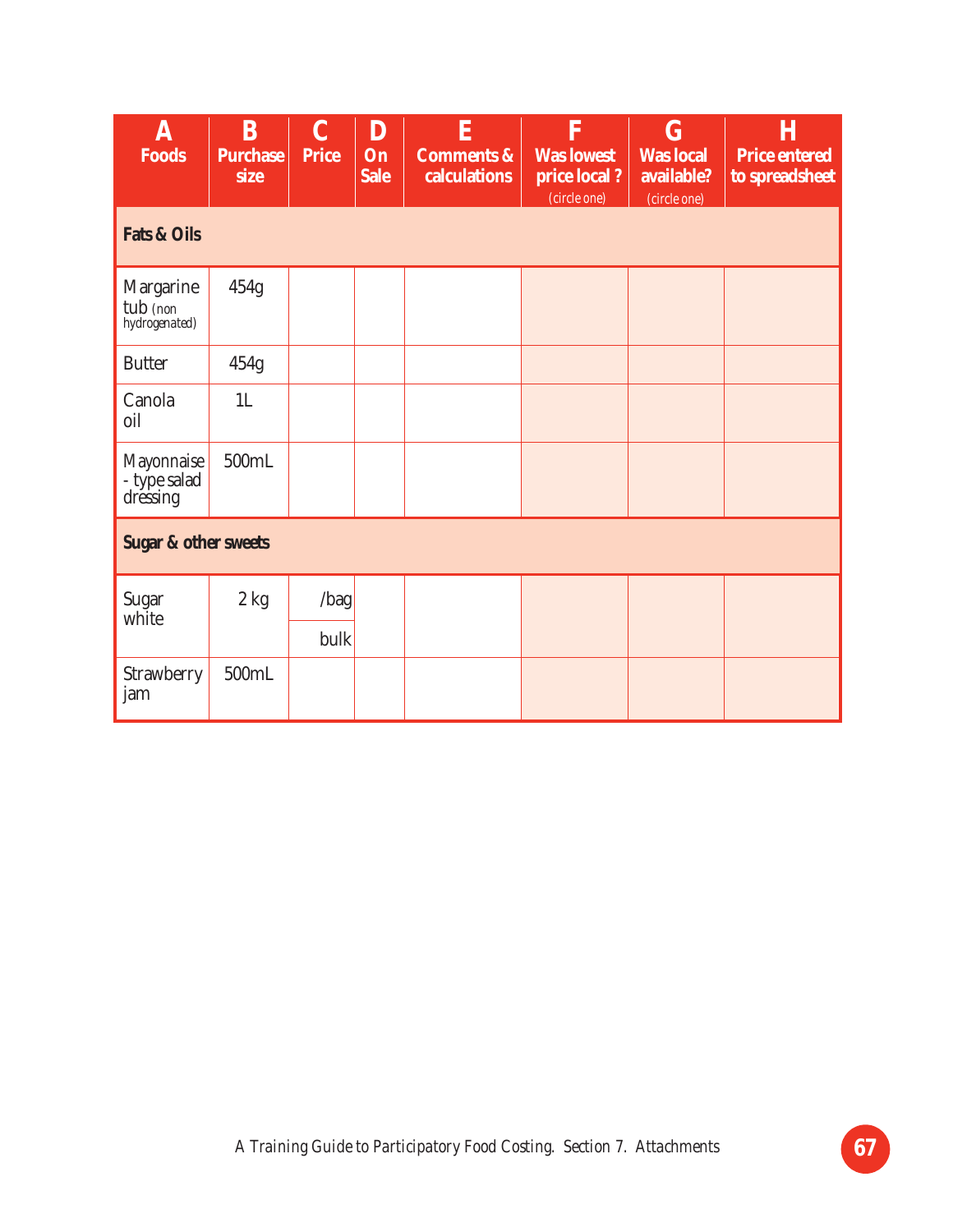#### **Attachment B—Worksheet 1**

### **Calculating the Cost of Food**

| A<br><b>Foods</b>                   | B<br><b>Purchase</b><br><b>Size</b> | $\mathbf C$<br><b>Purchase</b><br><b>Price</b> | D<br><b>Scalar</b> | ${\bf E}$<br><b>Scaled</b><br><b>Price</b> | F<br><b>Weight</b> | $\bf G$<br><b>Weighted</b><br><b>Price</b> | H<br><b>Weekly Cost</b><br><b>/Food Grouping</b> |
|-------------------------------------|-------------------------------------|------------------------------------------------|--------------------|--------------------------------------------|--------------------|--------------------------------------------|--------------------------------------------------|
| <b>Milk Products</b>                |                                     |                                                |                    |                                            |                    |                                            |                                                  |
| 2% Milk                             | 3L                                  |                                                | 0.3333             |                                            | 0.6530             |                                            |                                                  |
| Yogurt                              | 500g                                |                                                | 1.7567             |                                            | .0165              |                                            |                                                  |
| Cheddar<br>cheese,<br>medium        | 227g                                |                                                | 0.7627             |                                            | 0.0889             |                                            |                                                  |
| <b>Process</b><br>cheese,<br>slices | 500g                                |                                                | 0.4078             |                                            | 0.0849             |                                            |                                                  |
| Mozzarella<br>cheese                | 227g                                |                                                | 0.8157             |                                            | 0.1233             |                                            |                                                  |
| Vanilla<br>ice cream                | 2L                                  |                                                | 0.8723             |                                            | 0.0334             |                                            |                                                  |
|                                     |                                     |                                                |                    |                                            |                    |                                            |                                                  |
| <b>Eggs</b>                         |                                     |                                                |                    |                                            |                    |                                            |                                                  |
| Grade A<br>large                    | 1 dozen                             |                                                | 0.0833             |                                            | 1.000              |                                            |                                                  |
|                                     |                                     |                                                |                    |                                            |                    |                                            |                                                  |
| <b>Meats, Poultry, Fish</b>         |                                     |                                                |                    |                                            |                    |                                            |                                                  |
| Round<br>steak                      | 1kg                                 |                                                | 1.0000             |                                            | 0.1275             |                                            |                                                  |
| Stewing<br>beef                     | 1kg                                 |                                                | 1.0000             |                                            | 0.0529             |                                            |                                                  |
| Ground beef,<br>medium              | 1kg                                 |                                                | 1.0000             |                                            | 0.1638             |                                            |                                                  |
| Pork chops,<br>loin                 | 1kg                                 |                                                | 1.0000             |                                            | 0.1005             |                                            |                                                  |
| Chicken<br>legs                     | 1kg                                 |                                                | 1.0000             |                                            | 0.3348             |                                            |                                                  |
| Weiners                             | 459g                                |                                                | 2.2222             |                                            | 0.0415             |                                            |                                                  |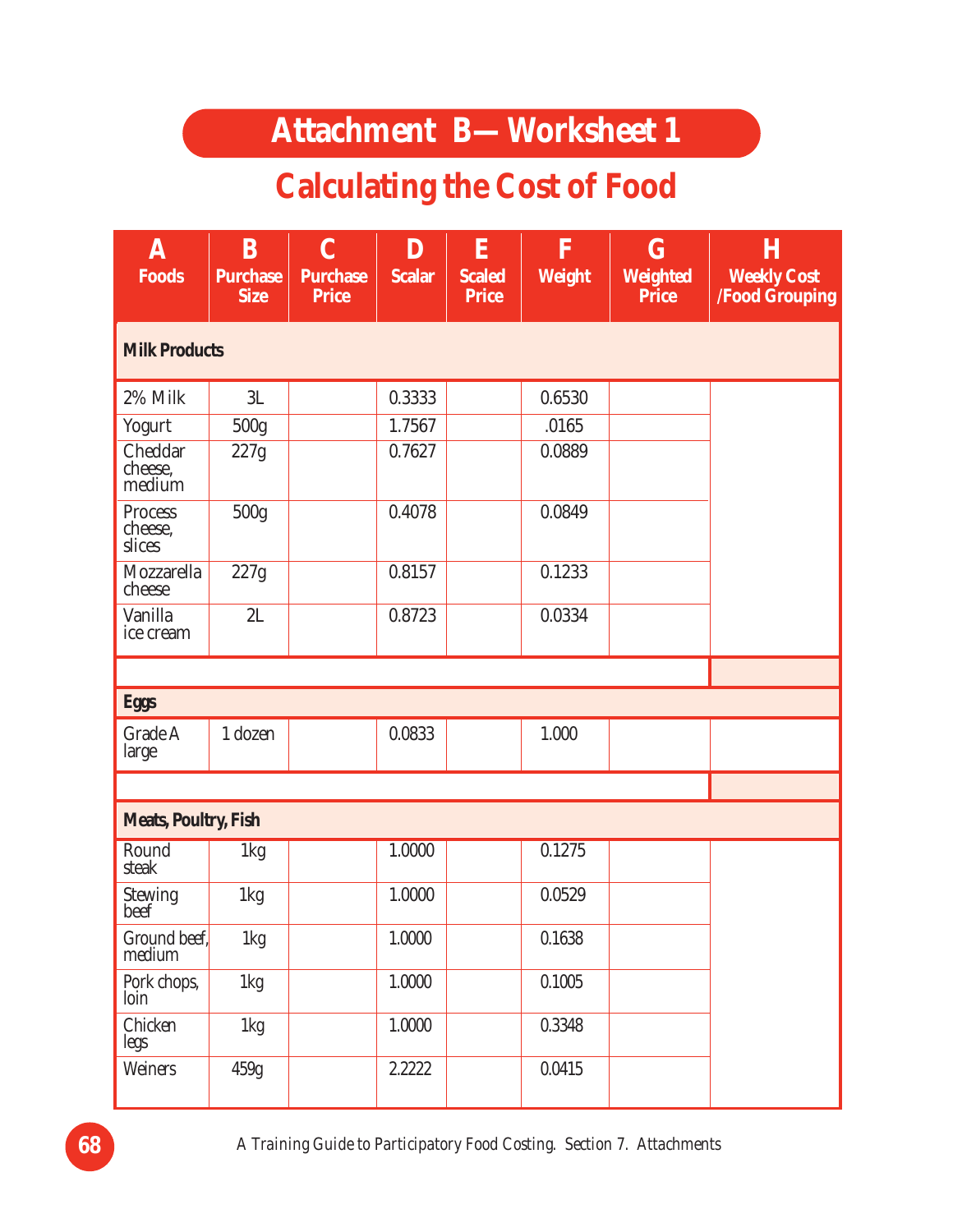| $\bm{\mathrm{A}}$<br><b>Foods</b>             | $\bf{B}$<br><b>Purchase</b><br><b>Size</b> | $\overline{C}$<br><b>Purchase</b><br><b>Price</b> | D<br><b>Scalar</b> | E<br><b>Scaled</b><br><b>Price</b> | $\mathbf F$<br><b>Weight</b> | $\mathbf G$<br><b>Weighted</b><br><b>Price</b> | $\bf H$<br><b>Weekly Cost</b><br><b>/Food Grouping</b> |
|-----------------------------------------------|--------------------------------------------|---------------------------------------------------|--------------------|------------------------------------|------------------------------|------------------------------------------------|--------------------------------------------------------|
| <b>Meats, Poultry, Fish (continued)</b>       |                                            |                                                   |                    |                                    |                              |                                                |                                                        |
| Sliced<br>ham                                 | 175g                                       |                                                   | 5.7143             |                                    | 0.0840                       |                                                |                                                        |
| Frozen<br>fish fillets                        | 400 <sub>g</sub>                           |                                                   | 2.2026             |                                    | 0.0503                       |                                                |                                                        |
| Pink<br>salmon,<br>canned                     | 213g                                       |                                                   | 4.6948             |                                    | 0.0290                       |                                                |                                                        |
| Flaked<br>white tuna,<br>canned,<br>water     | 170g                                       |                                                   | 8.3333             |                                    | 0.0158                       |                                                |                                                        |
|                                               |                                            |                                                   |                    |                                    |                              |                                                |                                                        |
| <b>Meat Alternatives</b>                      |                                            |                                                   |                    |                                    |                              |                                                |                                                        |
| <b>Baked</b><br>beans with<br>tomato<br>sauce | 398mL                                      |                                                   | 2.3526             |                                    | 0.4436                       |                                                |                                                        |
| Dry navy<br>beans/<br>white<br>pea beans      | 454g                                       |                                                   | 2.2026             |                                    | 0.1019                       |                                                |                                                        |
| Smooth<br>peanut<br>butter                    | 500g                                       |                                                   | 2.0000             |                                    | 0.4545                       |                                                |                                                        |
|                                               |                                            |                                                   |                    |                                    |                              |                                                |                                                        |
| <b>Grain Products</b>                         |                                            |                                                   |                    |                                    |                              |                                                |                                                        |
| <b>Bread</b><br>enriched<br>white             | 570g                                       |                                                   | 1.7540             |                                    | 0.1895                       |                                                |                                                        |
| Bread,<br>whole<br>wheat                      | 675g                                       |                                                   | 1.4815             |                                    | 0.1895                       |                                                |                                                        |
| Hot dog or<br>hamburger<br>rolls              | 480g                                       |                                                   | 2.0833             |                                    | 0.1207                       |                                                |                                                        |
| Flour, white<br>all-purpose                   | 2.5kg                                      |                                                   | 0.4000             |                                    | 0.0892                       |                                                |                                                        |
| Flour,<br>whole wheat                         | 2.5kg                                      |                                                   | 0.4000             |                                    | 0.0223                       |                                                |                                                        |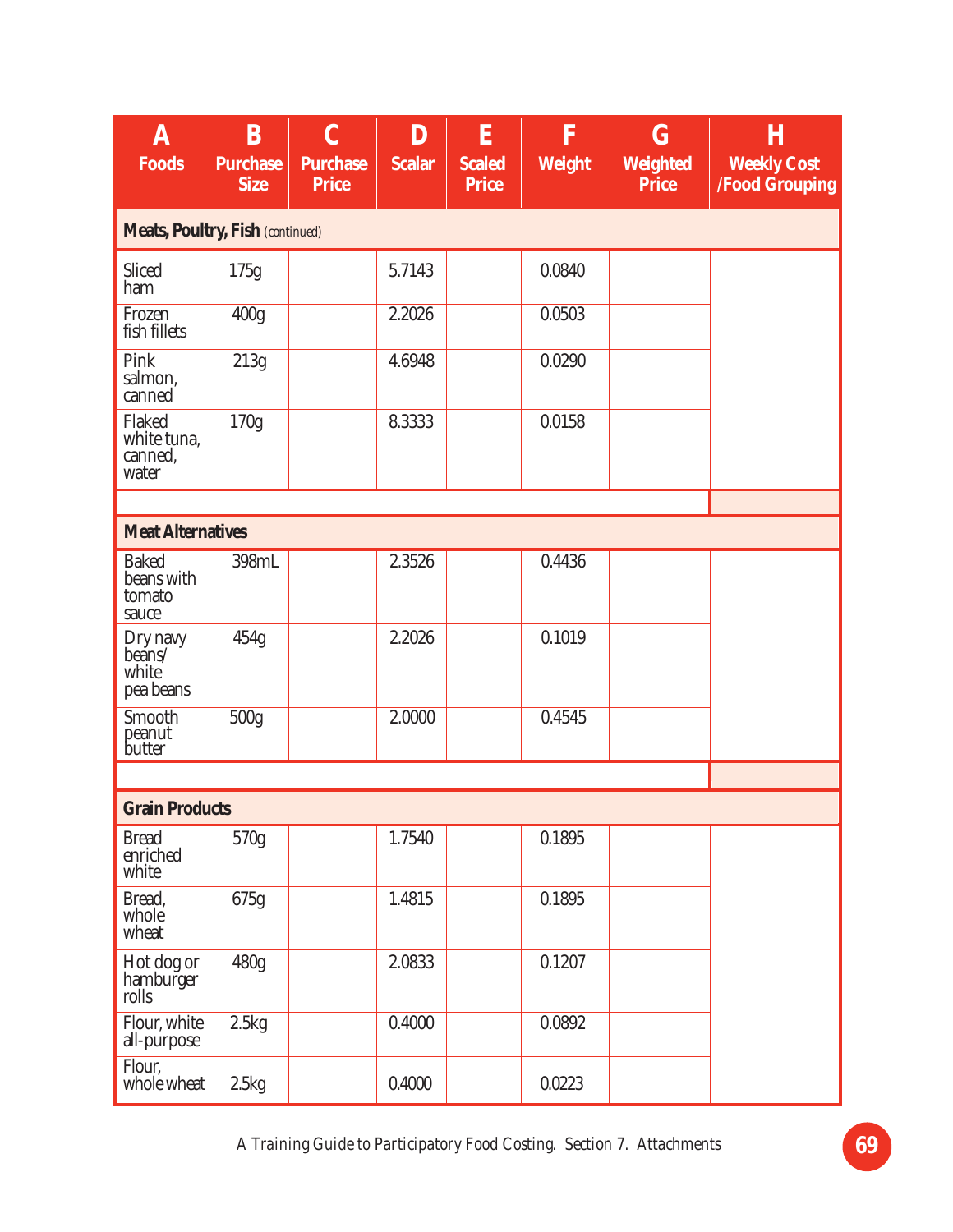| A<br><b>Foods</b>                      | B<br><b>Purchase</b><br><b>Size</b> | $\overline{C}$<br><b>Purchase</b><br><b>Price</b> | D<br><b>Scalar</b> | E<br><b>Scaled</b><br><b>Price</b> | F<br>Weight | $\bf G$<br><b>Weighted</b><br><b>Price</b> | Η<br><b>Weekly Cost</b><br><b>/Food Grouping</b> |
|----------------------------------------|-------------------------------------|---------------------------------------------------|--------------------|------------------------------------|-------------|--------------------------------------------|--------------------------------------------------|
| <b>Grain products (Continued)</b>      |                                     |                                                   |                    |                                    |             |                                            |                                                  |
| Macaroni or<br>spaghetti               | 900g                                |                                                   | 1.1111             |                                    | 0.1025      |                                            |                                                  |
| Rice, long<br>grain, white             | 900g                                |                                                   | 1.1111             |                                    | 0.0748      |                                            |                                                  |
| Macaroni<br>& cheese<br>dinner         | 225g                                |                                                   | 4.4444             |                                    | 0.0211      |                                            |                                                  |
| Oatmeal,<br>regular                    | 1kg                                 |                                                   | 1.0000             |                                    | 0.0073      |                                            |                                                  |
| Corn flakes<br>(can use no-name)       | 675g                                |                                                   | 1.4815             |                                    | 0.0468      |                                            |                                                  |
| <b>Shredddies</b><br>(can use no-name) | 620g                                |                                                   | 1.6129             |                                    | 0.0468      |                                            |                                                  |
| Soda<br>crackers                       | 450g                                |                                                   | 2.2222             |                                    | 0.0277      |                                            |                                                  |
| Social tea                             | 350g                                |                                                   | 2.8571             |                                    | 0.0618      |                                            |                                                  |
|                                        |                                     |                                                   |                    |                                    |             |                                            |                                                  |
| <b>Citrus fruit and tomatoes</b>       |                                     |                                                   |                    |                                    |             |                                            |                                                  |
| <b>Oranges</b>                         | 1kg                                 |                                                   | 1.0000             |                                    | 0.2321      |                                            |                                                  |
| Apple juice                            | 1.36L                               |                                                   | 0.7016             |                                    | 0.3554      |                                            |                                                  |
| Orange juice,<br>concentrate           | 355g                                |                                                   | 2.3359             |                                    | 0.1300      |                                            |                                                  |
| <b>Tomatoes</b>                        | 1kg                                 |                                                   | 1.0000             |                                    | 0.1469      |                                            |                                                  |
| Whole<br>tomatoes,<br>canned           | 796mL                               |                                                   | 1.2563             |                                    | 0.0794      |                                            |                                                  |
| <b>Tomato</b><br>juice,<br>canned      | 1.36L                               |                                                   | 0.7125             |                                    | 0.0562      |                                            |                                                  |
|                                        |                                     |                                                   |                    |                                    |             |                                            |                                                  |
| <b>Other fruit</b>                     |                                     |                                                   |                    |                                    |             |                                            |                                                  |
| <b>Apples</b>                          | 1kg                                 |                                                   | 1.0000             |                                    | 0.3114      |                                            |                                                  |
| <b>Bananas</b>                         | 1kg                                 |                                                   | 1.0000             |                                    | 0.3982      |                                            |                                                  |
| <b>Grapes</b>                          | 1kg                                 |                                                   | 1.0000             |                                    | 0.0828      |                                            |                                                  |
| Pears                                  | 1kg                                 |                                                   | 1.0000             |                                    | 0.1306      |                                            |                                                  |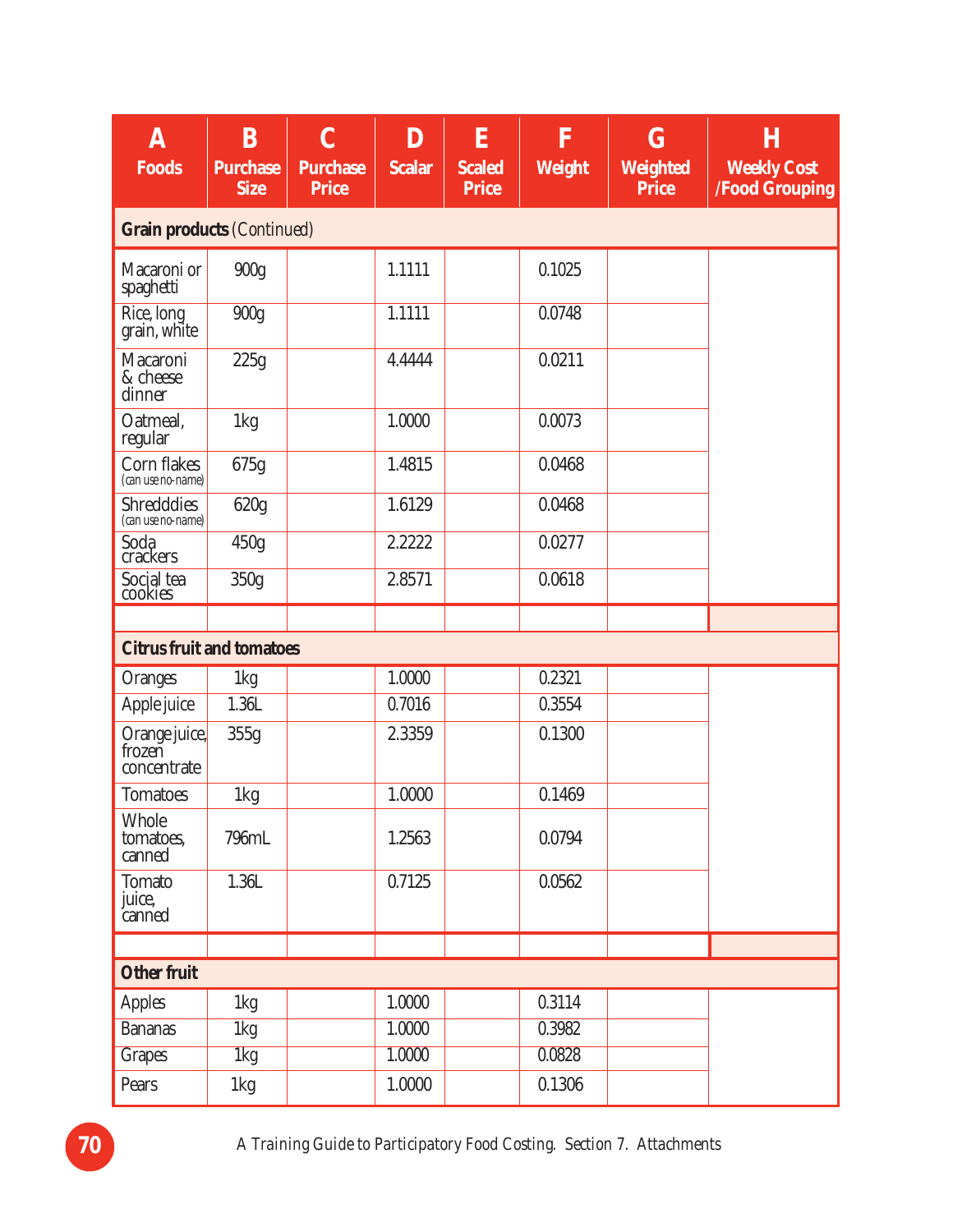| A<br><b>Foods</b>                     | $\bf{B}$<br><b>Purchase</b> | $\mathbf C$<br><b>Purchase</b> | D<br><b>Scalar</b> | E<br><b>Scaled</b> | $\overline{\mathbf{F}}$<br><b>Weight</b> | $\bf G$<br><b>Weighted</b> | $\boldsymbol{\mathrm{H}}$<br><b>Weekly Cost</b> |
|---------------------------------------|-----------------------------|--------------------------------|--------------------|--------------------|------------------------------------------|----------------------------|-------------------------------------------------|
|                                       | <b>Size</b>                 | <b>Price</b>                   |                    | <b>Price</b>       |                                          | <b>Price</b>               | <b>/Food Grouping</b>                           |
| Other fruit (Continued)               |                             |                                |                    |                    |                                          |                            |                                                 |
| <b>Raisins</b>                        | 750g                        |                                | 1.3333             |                    | 0.0169                                   |                            |                                                 |
| Fruit<br>cocktail,<br>canned          | 398mL                       |                                | 2.5126             |                    | 0.0601                                   |                            |                                                 |
|                                       |                             |                                |                    |                    |                                          |                            |                                                 |
| <b>Potatoes</b>                       |                             |                                |                    |                    |                                          |                            |                                                 |
| Potatoes,<br>fresh                    | 4.54kg                      |                                | 0.2203             |                    | 0.8993                                   |                            |                                                 |
| Frozen<br>French<br>fried<br>potatoes | 1kg                         |                                | 1.0000             |                    | 0.1007                                   |                            |                                                 |
|                                       |                             |                                |                    |                    |                                          |                            |                                                 |
| <b>Other vegetables</b>               |                             |                                |                    |                    |                                          |                            |                                                 |
| <b>Broccoli</b>                       | 1kg                         |                                | 1.0000             |                    | 0.0991                                   |                            |                                                 |
| Cabbage                               | 1kg                         |                                | 1.0000             |                    | 0.0433                                   |                            |                                                 |
| Carrots,<br>fresh                     | 1kg                         |                                | 1.0000             |                    | 0.1504                                   |                            |                                                 |
| <b>Celery</b>                         | $1\text{kg}$                |                                | 1.0000             |                    | 0.0586                                   |                            |                                                 |
| Cucumber                              | 1kg                         |                                | 1.0000             |                    | 0.0769                                   |                            |                                                 |
| Lettuce,<br>iceberg                   | 1kg                         |                                | 1.0000             |                    | 0.0761                                   |                            |                                                 |
| Lettuce,<br>Romaine                   | 1kg                         |                                | 1.0000             |                    | 0.1007                                   |                            |                                                 |
| Onions                                | 1kg                         |                                | 1.0000             |                    | 0.1256                                   |                            |                                                 |
| Green pepper                          | 1kg                         |                                | 1.0000             |                    | 0.0517                                   |                            |                                                 |
| <b>Turnips</b>                        | 1kg                         |                                | 1.0000             |                    | 0.0606                                   |                            |                                                 |
| <b>Mixed</b><br>vegetables,<br>frozen | 1kg                         |                                | 1.0000             |                    | 0.0558                                   |                            |                                                 |
| Whole<br>kernel corn,<br>canned       | 341mL                       |                                | 3.6765             |                    | 0.0763                                   |                            |                                                 |
| Green peas,<br>canned                 | 398 mL                      |                                | 3.7133             |                    | 0.0248                                   |                            |                                                 |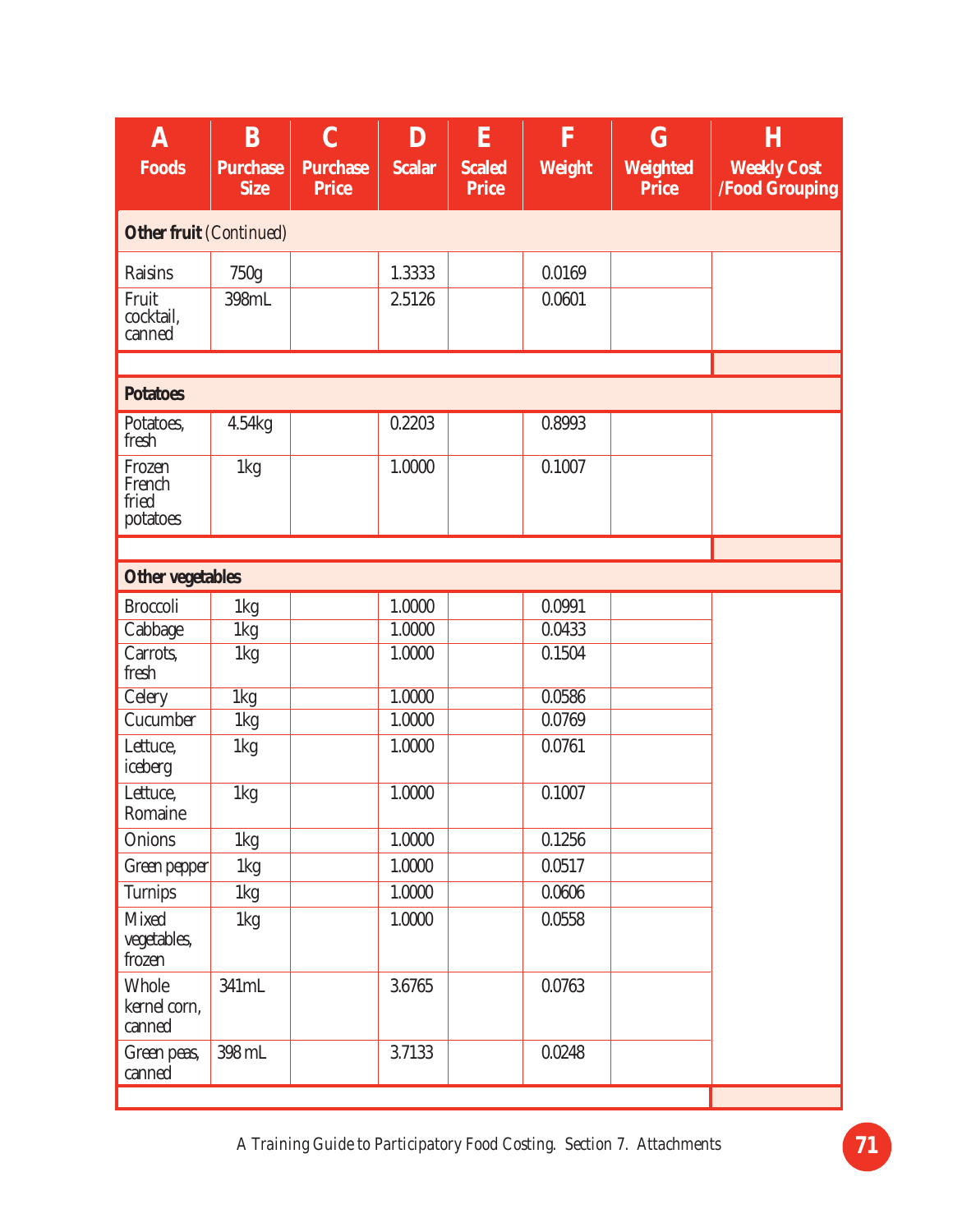| A<br><b>Foods</b>                       | B<br><b>Purchase</b><br><b>Size</b> | $\mathbf C$<br><b>Purchase</b><br><b>Price</b> | D<br><b>Scalar</b> | E<br><b>Scaled</b><br><b>Price</b> | $\overline{\mathbf{F}}$<br>Weight | $\bf G$<br><b>Weighted</b><br><b>Price</b> | H<br><b>Weekly Cost</b><br><b>/Food Grouping</b> |
|-----------------------------------------|-------------------------------------|------------------------------------------------|--------------------|------------------------------------|-----------------------------------|--------------------------------------------|--------------------------------------------------|
| <b>Fats &amp; Oils</b>                  |                                     |                                                |                    |                                    |                                   |                                            |                                                  |
| Margarine,<br>tub (non-<br>hydrogenated | 454g                                |                                                | 2.2026             |                                    | 0.3824                            |                                            |                                                  |
| <b>Butter</b>                           | 454g                                |                                                | 2.2026             |                                    | 1.9999                            |                                            |                                                  |
| Canola<br>oil                           | 1L                                  |                                                | 1.0870             |                                    | 0.2279                            |                                            |                                                  |
| Mayonnaise<br>- type salad<br>dressing  | 500mL                               |                                                | 1.4993             |                                    | 1.1964                            |                                            |                                                  |
|                                         |                                     |                                                |                    |                                    |                                   |                                            |                                                  |
| <b>Sugar &amp; Other Sweets</b>         |                                     |                                                |                    |                                    |                                   |                                            |                                                  |
| Sugar, white                            | 2kg                                 |                                                | 0.5000             |                                    | 0.8036                            |                                            |                                                  |
| Strawberry<br>jam                       | 500mL                               |                                                | 1.4993             |                                    | 0.1964                            |                                            |                                                  |
|                                         |                                     |                                                |                    |                                    |                                   |                                            |                                                  |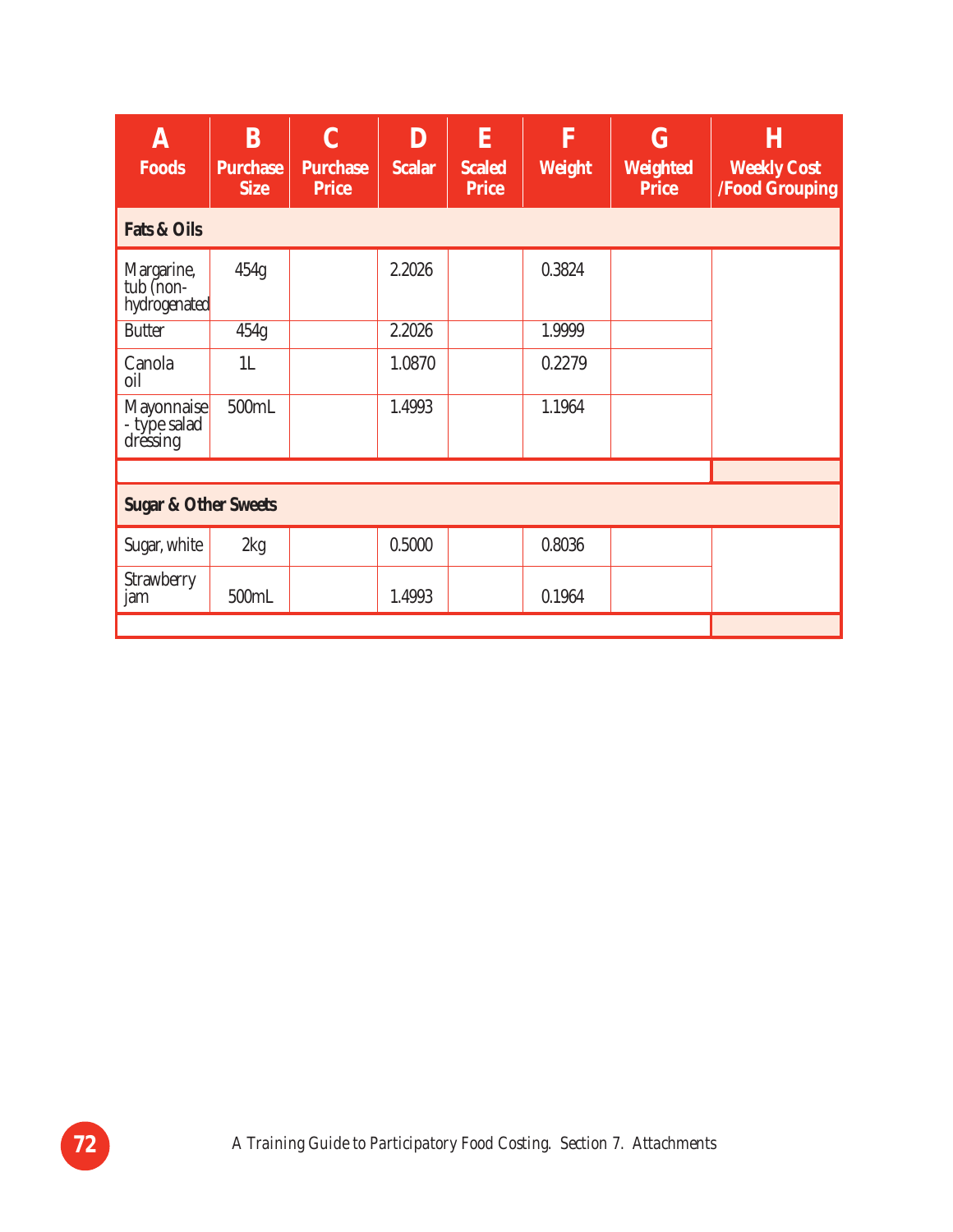| <b>Attachment</b>             | <b>Category</b> |                                     | <b>Child</b>             |                    |       | Boy      |          |          |          | Girj     |          |          |          | Man      |          |          |          | <b>Woman</b> |          |          |        |
|-------------------------------|-----------------|-------------------------------------|--------------------------|--------------------|-------|----------|----------|----------|----------|----------|----------|----------|----------|----------|----------|----------|----------|--------------|----------|----------|--------|
|                               | (years)<br>Age  |                                     | $\overline{\phantom{0}}$ | Z<br>$\frac{1}{3}$ | 4000  | ┙<br>601 | 10 to 12 | 13 to 15 | 16 to 18 | 7 to 9   | 10 to 12 | 13 to 15 | 16 to 18 | 19 to 24 | 25 to 49 | 50 to 74 | $75 +$   | 19 to 24     | 25 to 49 | 50 to 74 | $75 +$ |
| $\bigcap$                     |                 | products (L)<br>Milk                | 3.50                     | 3.00               | 3.75  | 3.00     | 4.50     | 5.50     | 4.75     | 3.50     | 5.20     | 5.000    | 3.50     | 3.50     | 3.50     | 3.50     | 3.50     | 3.50         | 3.50     | 3.50     | 3.50   |
|                               |                 | $\frac{\mathrm{Egg}}{\mathrm{Ggg}}$ | 2.00                     | 007                | 3.00  | 3.00     | 3.00     | 3.00     | 3.00     | 3.00     | 3.00     | 3.00     | 3.00     | 3.00     | 3.00     | 3.00     | 3.00     | 3.00         | 3.00     | 3.00     | 3.00   |
| -Worksheet 2: Factors for Age |                 | Poultry<br>& Fish<br>Meat,          | 0.20                     | 0.25               | 0.30  | 0.55     | 0.75     | 1.00     | 1.60     | 0.50     | 0.50     | 0.60     | 0.80     | 1.65     | 1.65     | 1.45     | 1.20     | 0.90         | 0.85     | 0.85     | 0.85   |
|                               |                 | <b>Meat</b><br>Alt.                 | 0.05                     | 0.05               | 010   | 0.10     | 01.0     | 02.0     | 0.20     | 0.20     | 0.20     | 0.20     | 0.20     | 0.25     | 0.20     | 0.20     | 0.20     | 0.20         | 0.20     | 0.20     | 0.15   |
|                               |                 | Grain<br>Prod.                      | 0.75                     | 1.10               | 1.60  | 2.00     | 07.20    | 2.30     | 2.80     | 1.50     | 1.75     | 1.90     | 02.1     | 2.50     | 2.15     | 1.70     | 1.50     | 1.65         | 1.40     | 1.25     | 02.1   |
|                               | Factors         | <b>Citrus</b><br>Fruit              | 0.19                     | 0.20               | 0.50  | 0.50     | 0.75     | 0.75     | 0.75     | 0.70     | 0.75     | 0.80     | 0.80     | 0.80     | 0.80     | 0.80     | 0.80     | 0.80         | 0.80     | 0.80     | 08'0   |
|                               |                 | Fruit<br>Other                      | 0.90                     | 0.90               | 1.001 | 1.10     | 1.45     | 1.45     | 1.75     | 1.10     | 1.50     | 1.50     | 1.50     | 1.75     | 1.75     | 1.75     | 1.75     | 1.50         | 1.50     | 1.50     | 1.50   |
|                               |                 | Potatoes                            | 0.80                     | 0.80               | 1.10  | 1.40     | 1.45     | 1.80     | 2.10     | 1.20     | 1.20     | 1.30     | 1.30     | 2.10     | 2.10     | 1.75     | $1.00\,$ | 1.50         | 1.00     | 1.001    | 1.00   |
|                               |                 | Other<br>Veg.                       | 0.50                     | 0.50               | 0.55  | 1.10     | 1.10     | 1.50     | 1.50     | $1.10\,$ | 1.10     | 1.50     | 1.50     | 1.50     | 1.65     | 1.65     | 1.65     | 1.50         | 1.65     | 1.65     | 1.50   |
|                               |                 | Fats &<br>Oils                      | 0.10                     | 0.15               | 0.20  | 0.30     | 0.30     | 0.30     | 0.35     | 0.20     | 0.20     | 0.20     | 0.20     | 0.35     | 0.30     | 02.0     | 0.15     | 0.20         | 0.15     | 0.15     | 0.15   |
| <b>Cender Groups</b>          |                 | Sugar<br>& Sweets                   | 0.10                     | 0.10               | 0.25  | 0.25     | 0.35     | 0.35     | 0.35     | 0.25     | 0.25     | 0.25     | 0.25     | 0.35     | 0.25     | 0.20     | 0.20     | 0.20         | 0.20     | 0.15     | 0.10   |
|                               |                 |                                     |                          |                    |       |          |          |          |          |          |          |          |          |          |          |          |          |              |          |          |        |

*A Training Guide to Participatory Food Costing. Section 7. Attachments* **73**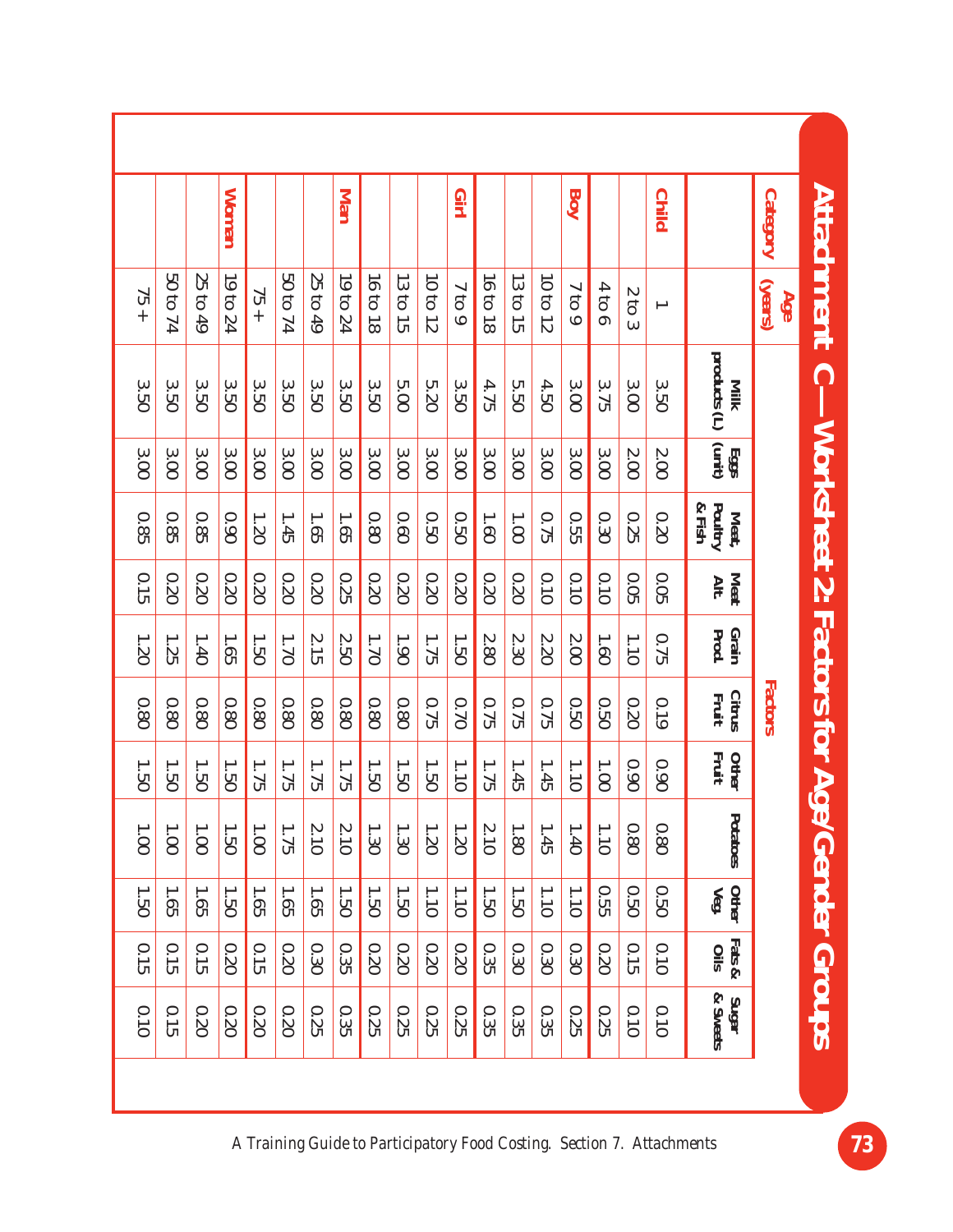|                                             |                | Sugar<br>& Sweets             | 0.15                       | 0.15                    | 0.15                    |                               | 0.25<br>0.10            | 0.10                    | 0.10                              | 0.10                          |
|---------------------------------------------|----------------|-------------------------------|----------------------------|-------------------------|-------------------------|-------------------------------|-------------------------|-------------------------|-----------------------------------|-------------------------------|
|                                             |                | Fats &<br>Oils                | 0.15                       | 0.20                    | 0.20                    |                               | 0.15<br>0.20            | 0.15                    | 0.15                              | 0.20                          |
|                                             |                | Other<br>Veg.                 | 1.70                       | 1.70                    | 1.70                    |                               | 1.70<br>1.65            | 1.65                    | 1.65                              | 1.70                          |
| -Worksheet 2: Factors for Age/Gender Groups |                | Potatoes                      | 1.20                       | 1.20                    | 1.20                    |                               | 1.20<br>1.30            | 1.30                    | 1.30                              | 1.30                          |
|                                             |                | Other<br>Fruit                | 1.50                       | 1.50                    | 1.50                    |                               | 1.50<br>1.60            | 1.60                    | 1.60                              | 1.60                          |
|                                             | Factors        | Citrus<br>Fruit               | $1.00$                     | $1.00$                  | $1.00$                  |                               | $1.00$<br>1.00          | 1.00                    | $1.00$                            | 1.00                          |
|                                             |                | Grain<br>Prod.                | 1.75                       | 1.90                    | 1.90                    |                               | 2.20<br>1.60            | 1.90                    | 1.90                              | 2.10                          |
|                                             |                | Meat<br>Alt.                  | 0.20                       | 0.20                    | 0.20                    |                               | 0.20<br>0.20            | 0.20                    | 0.20                              | 0.20                          |
|                                             |                | Poultry<br>& Fish<br>Meat,    | 0.60                       | 0.65                    | 0.65                    |                               | 0.85<br>0.65            | 0.85                    | 0.85                              | 0.85                          |
|                                             |                | Eggs<br>(unit)                | 3.00                       | 3.00                    | 3.00                    |                               | 3.00<br>3.00            | 3.00                    | 3.00                              | 3.00                          |
|                                             |                | $\ominus$<br>products<br>Milk | 7.00                       | 7.50                    | 7.50                    |                               | 7.50<br>6.00            | $7.00\,$                | 7.00                              | 7.00                          |
|                                             | (years)<br>Age |                               | Trimester 1<br>13 to 15    | Trimester 2<br>13 to 15 | Trimester 3<br>13 to 15 | 13 to 15<br>Breast<br>feeding | 16 to 18<br>Trimester 1 | Trimester 2<br>16 to 18 | Trimester 3<br>$16\;{\rm to}\;18$ | 16 to 18<br>Breast<br>feeding |
| Attachment C                                | Category       |                               | Breast-feeding<br>Pregnant |                         |                         |                               |                         |                         |                                   |                               |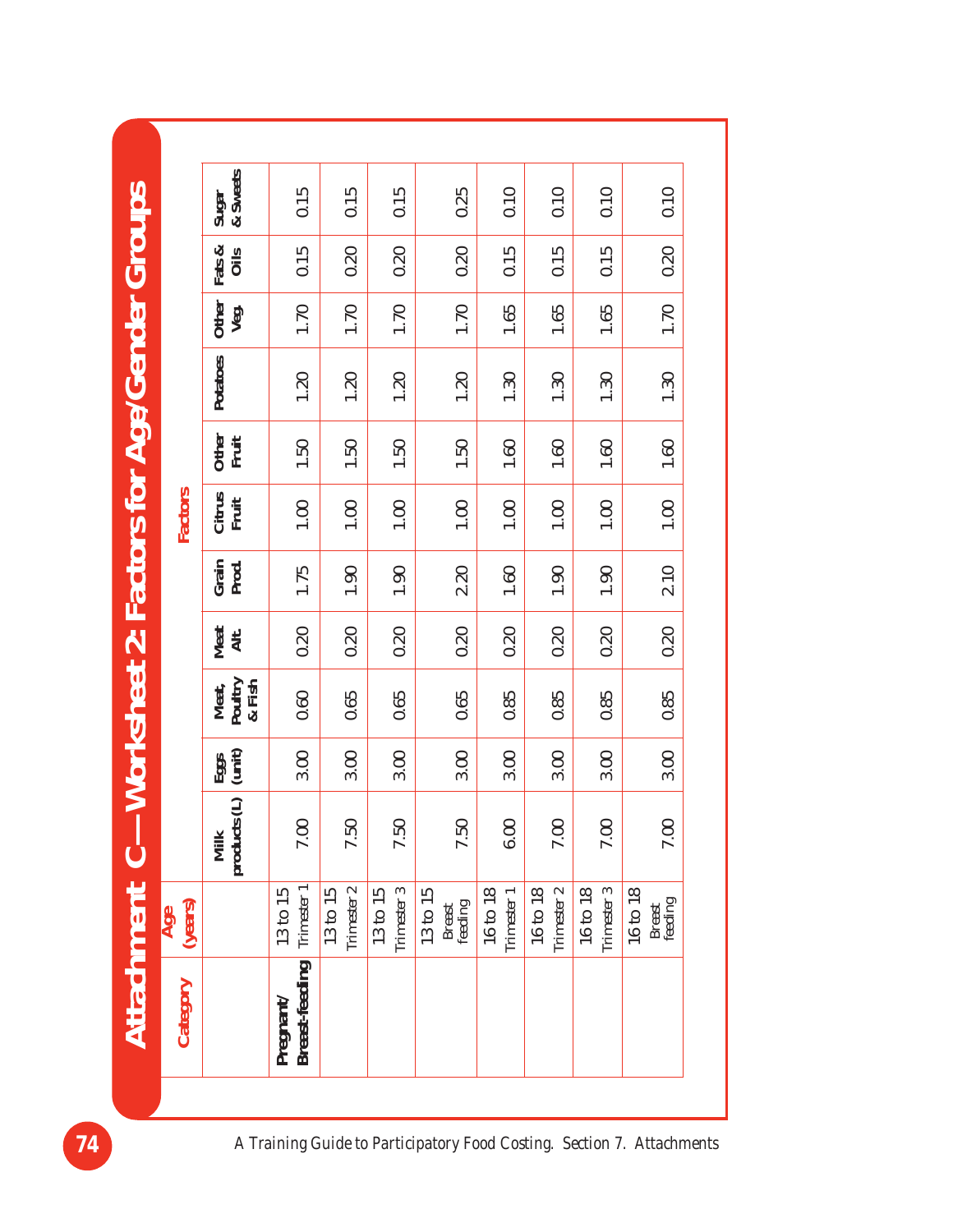| Household<br>of 4 |                                   |                         |                         |                         |                                      |                         |                         | Breast-feeding<br>Pregnant/ |                                        | <b>Category</b><br><b>Attachment</b> |
|-------------------|-----------------------------------|-------------------------|-------------------------|-------------------------|--------------------------------------|-------------------------|-------------------------|-----------------------------|----------------------------------------|--------------------------------------|
|                   | <b>Breast feeding</b><br>25 to 49 | Trimester 3<br>25 to 49 | Trimester 2<br>25 to 49 | Trimester 1<br>25 to 49 | 19 to 24<br>feeding<br><b>Breast</b> | Trimester 3<br>19 to 24 | Trimester 2<br>19 to 24 | Trimester 1<br>19 to 24     |                                        | (years)<br>Age                       |
| 16.00             | 6.25                              | 6.25                    | 6.25                    | 5.75                    | 6.25                                 | 6.25                    | 6.25                    | 0.00                        | products (L)<br>Milk                   | $\bigcap$                            |
| 12.00             | 3.00                              | 3.000                   | 3.000                   | 3.000                   | 3.00                                 | 3.00                    | 3.00                    | 3.00                        | $\frac{\mathrm{Eggs}}{\mathrm{tunit}}$ |                                      |
| 4.00              | 0.75                              | 0.75                    | 0.75                    | 0.70                    | 0.85                                 | 0.85                    | 0.85                    | 0.75                        | Poultry<br>& Fish<br>Meat,             | <b>Worksheet 2: Factors for Age</b>  |
| 0.80              | 0.15                              | 0.15                    | 0.15                    | 0.15                    | 02.0                                 | 0.20                    | 0.20                    | 02.0                        | <b>Meat</b><br>Alt.                    |                                      |
| 7.35              | 1.80                              | 1.65                    | 1.65                    | 1.45                    | 2.20                                 | $2.00$                  | $2.00$                  | 1.65                        | Grain<br>Prod.                         |                                      |
| 3.05              | 1.20                              | 1.20                    | 1.20                    | 02.1                    | 1.00                                 | 1.00                    | 1.00                    | 1.00                        | <b>Citrus</b><br>Fruit                 | Factors                              |
| 5.80              | 1.50                              | 1.50                    | 1.50                    | 1.50                    | 1.50                                 | 1.50                    | 1.50                    | 1.50                        | Other<br>Fruit                         |                                      |
| 6.10              | 1.20                              | 1.20                    | 1.20                    | 1.00                    | 1.20                                 | 1.20                    | 1.20                    | 1.20                        | Potatoes                               |                                      |
| 5.90              | 1.65                              | 1.65                    | 1.65                    | 1.65                    | 1.65                                 | 1.65                    | 1.65                    | 1.65                        | Other $Veg$ .                          |                                      |
| 0.95              | 02.0                              | 0.15                    | 0.15                    | 0.15                    | 02.0                                 | 0.15                    | 0.15                    | 0.15                        | Fats &<br>Oils                         | <b>Gender Groups</b>                 |
| 1.05              | 0.10                              | 0.10                    | 0.10                    | 0.10                    | 0.15                                 | 0.15                    | 0.15                    | 0.15                        | Sugar<br>& Sweets                      |                                      |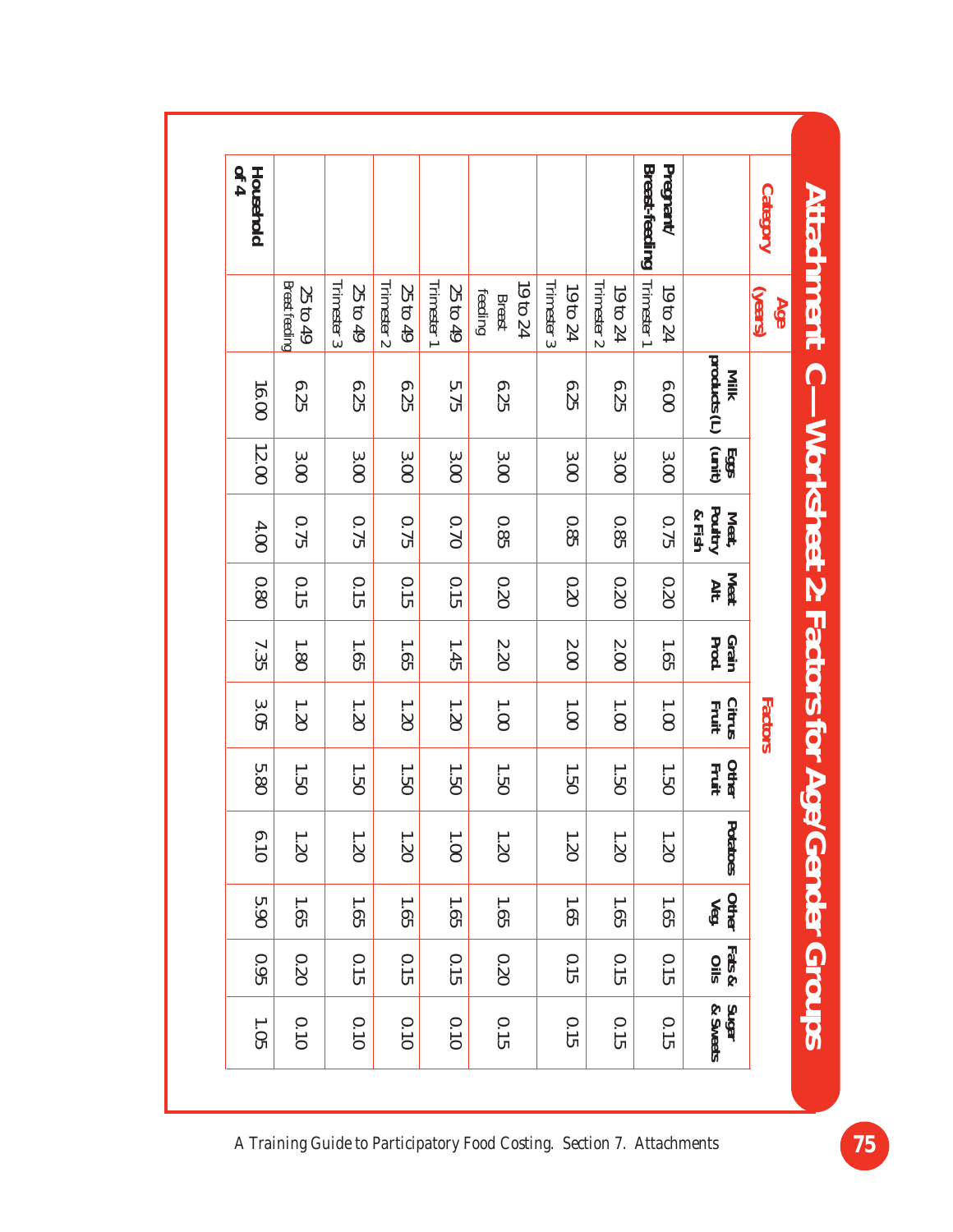Attachment D-Worksheet 3: Weekly Food Costs for an Individual **Attachment D—Worksheet 3: Weekly Food Costs for an Individual**

|                                      | $\sim$                              | ွ                       | ↤                                  |
|--------------------------------------|-------------------------------------|-------------------------|------------------------------------|
| Food                                 | Weekly Cost<br>(Col. H-Worksheet 1) | Factor<br>(Worksheet 2) | Age/Gender<br>Specific Weekly Cost |
| <b>Milk</b>                          |                                     |                         |                                    |
| Eggs                                 |                                     |                         |                                    |
| <b>Meats</b>                         |                                     |                         |                                    |
| Meat Alternatives                    |                                     |                         |                                    |
| Grains                               |                                     |                         |                                    |
| Citrus Fruit                         |                                     |                         |                                    |
| <b>Other Fruit</b>                   |                                     |                         |                                    |
| Potatoes                             |                                     |                         |                                    |
| Other Vegetables                     |                                     |                         |                                    |
| Fats & Oils                          |                                     |                         |                                    |
| Sugar                                |                                     |                         |                                    |
| Weekly Cost of<br>all Food Groupings |                                     |                         |                                    |
| <b>Total Weekly</b><br>Food Cost     |                                     |                         |                                    |

**76** *A Training Guide to Participatory Food Costing. Section 7. Attachments*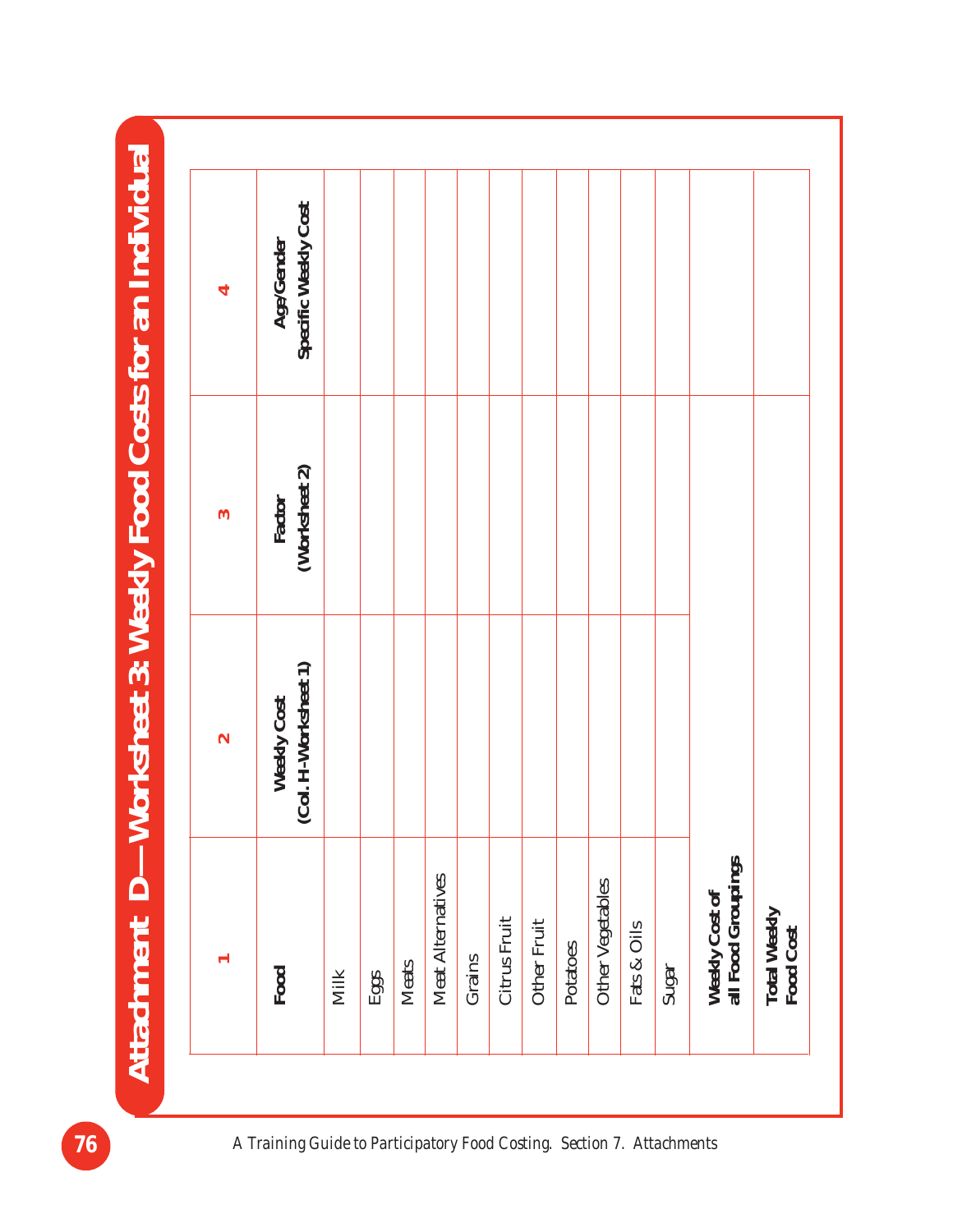#### **Attachment E**

## **Sample Letter to Grocery Store Manager**

Date

Dear Manager,

The (your organization) is conducting a nutritious food basket survey to enable us to determine the cost of 66 foods that reflect healthy eating recommendations. We would like to invite your store to participate in this survey.

Food costing is a tool that was developed in the 1970's by Agriculture Canada to monitor the changing costs in the prices of foods. Now, Health Canada's National Nutritious Food Basket is used to raise awareness of the cost of a healthy diet and to compare the adequacy of various incomes to provide a healthy diet.

We will be collecting food prices from (number of stores) grocery stores (in the area.) Prices from all stores will be pooled to determine an average price for each food item. Individual prices, brand and store names will be kept strictly confidential. *Participating grocery stores will not be identified and the cost—of either specific foods or of the nutritious food basket as a whole—will not be released for any one store*. This survey is not intended to determine the cost of food items per store but rather the average cost of healthy eating.

The food pricing will be conducted by (number of people) individuals on (date of costing). With your permission, those doing food basket pricing will spend approximately 90 to 120 minutes in your store.

We would greatly appreciate your participation in this project. If you have any questions please contact (person x) at (phone number).

We will contact you by phone to confirm your participation. Thank you for your interest and cooperation.

Sincerely,

| Name:         |        |        |
|---------------|--------|--------|
| Title:        |        |        |
| Organization: | Phone: | Email: |

*A Training Guide to Participatory Food Costing. Section 7. Attachments* **77**